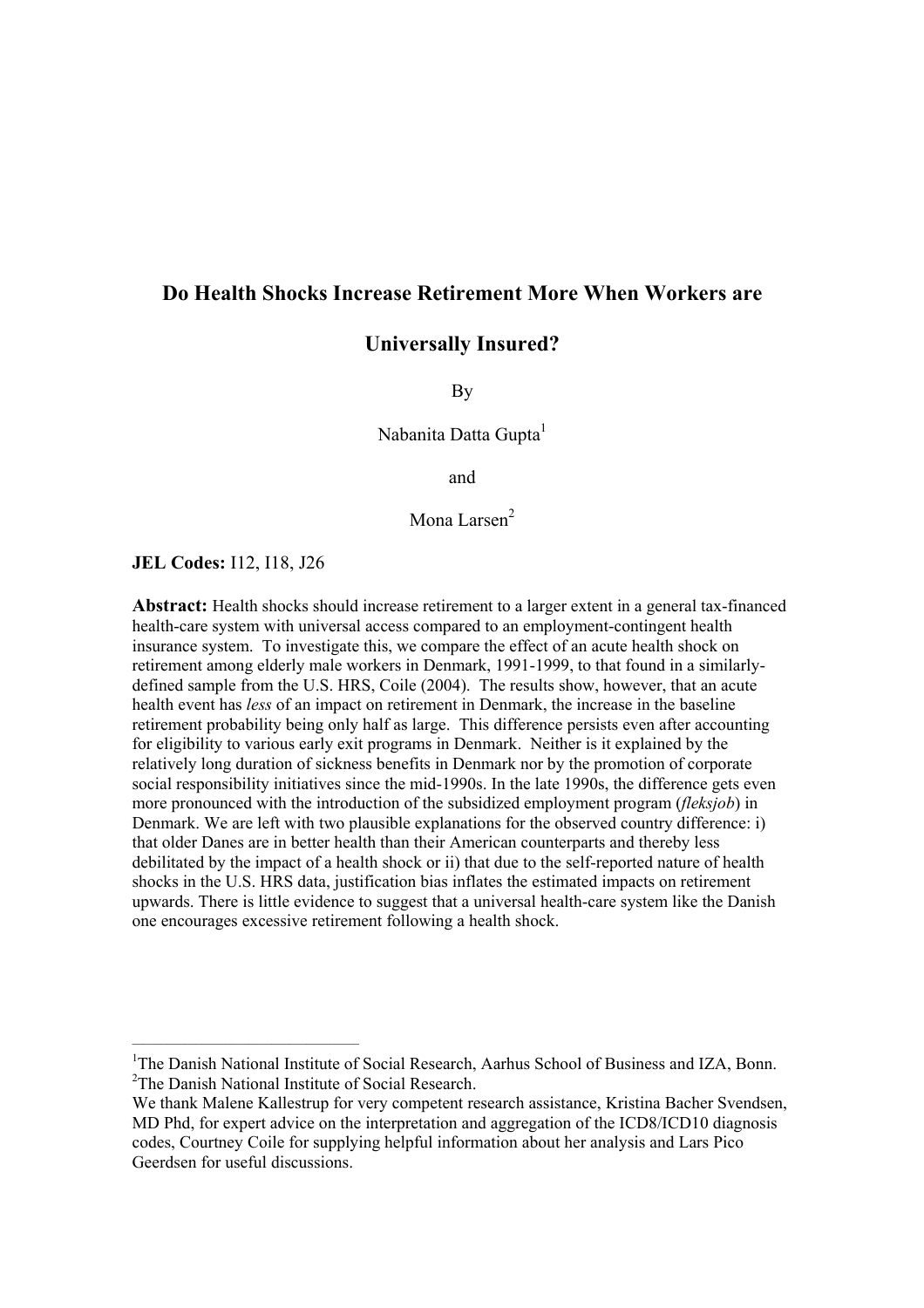#### **I. Introduction**

Health shocks significantly alter workers' retirement plans, in fact more so than already existing health conditions. Dwyer and Hu (2000) find that developing a new work limitation between 2 waves of the U.S. HRS data increases the likelihood of retirement more than having a persistent limitation. Previous research by Coile (2004) finds that the shock effect of an unexpected health event such as a heart attack or the onset of a new chronic condition leads to a serious financial loss for the family mainly due to the reduced labour supply of the affected spouse, since added worker effects are small. Further, Coile and Milligan (2005) give evidence that such health shocks lead to a decline in business ownership and portfolio reduction.

The labour supply response following a health shock, however, would depend on having access to pensions and/or public and private insurance. Within an employmentcontingent health insurance system, workers may be forced to continue working simply to be able to pay the costs of their treatment. Bradley et al. (2005) find that among a sample of married women, those who develop breast cancer are more likely to continue to work and even increase the intensity of labour supply following the onset of the disease. Gruber and Madrigan (1996) exploit variation in state and federal 'continuation of coverage' COBRA mandates (laws allowing individuals to continue purchasing health insurance through a former employer even after leaving the firm) to determine the impact of health insurance on retirement. They find that one year of continuation benefits increases the baseline probability of being retired by 5.4% for males aged 55- 64. That is, giving older employees continued health insurance coverage reduces their need to work to cover the large costs of unexpected medical expenses. Similarly, Blau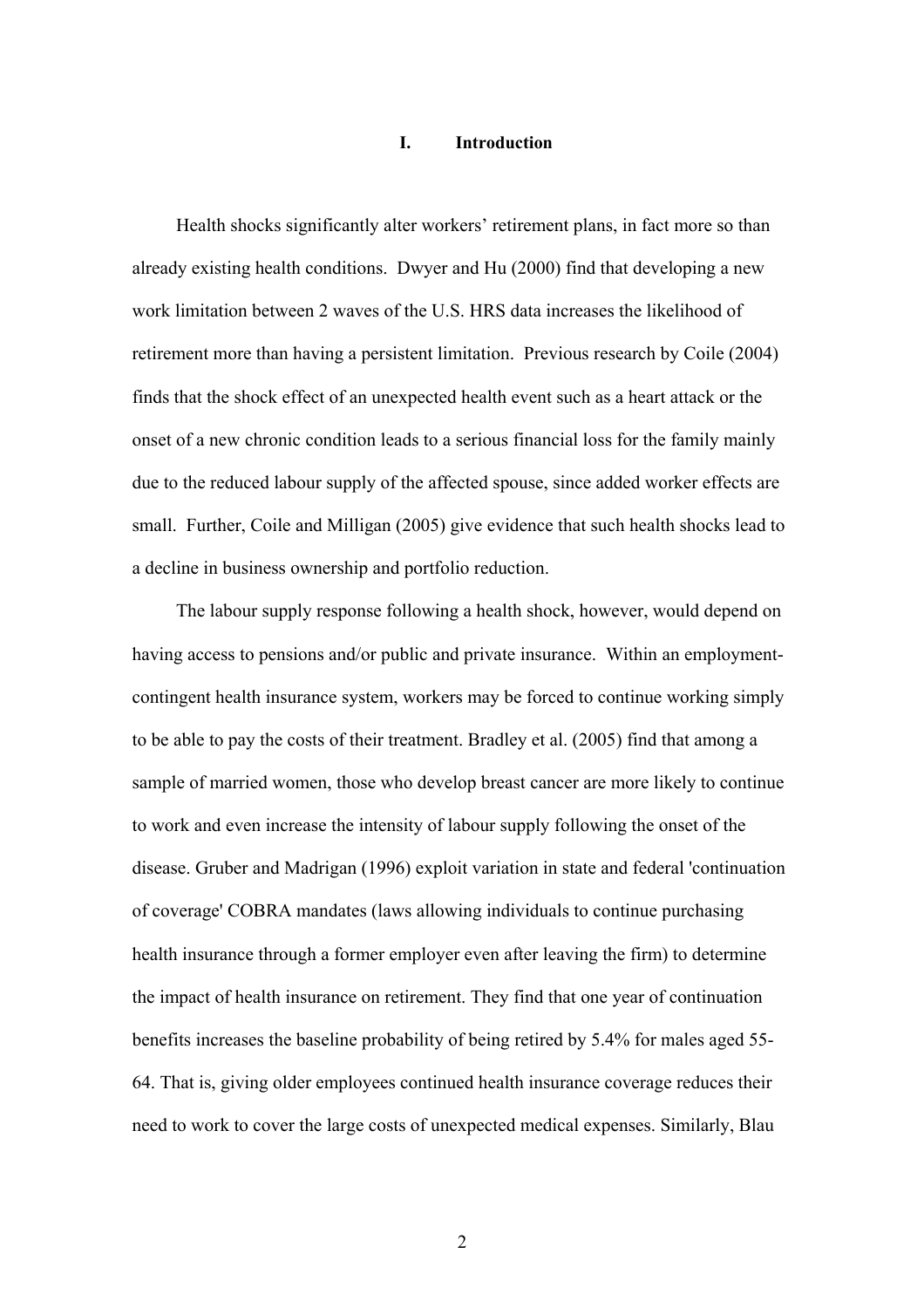and Gilleskie (2001) find that availability of employer-provided retiree health insurance (EPHRI) increases the exit rate from employment by 6 percentage points if the firm pays the entire cost.

When workers are universally insured, no such mitigating effect on labour supply can be expected. Therefore, we would expect that health shocks would trigger a greater amount of retirement in a general tax-financed health-care system with universal access such as the Danish one. We explore this question by estimating simple reduced-form panel retirement models, which estimate the effect on the probability of retirement of new health disturbances that occur within the sample period on data drawn from the Danish Longitudinal Registers. The aim is to compare the retirement effects of negative health shocks in a universal-insurance health care system to those found in the U.S. studies above, in particular Coile (2004), for similarly defined health conditions.

Of key importance in this area is the quality of the health data. Self-reported health has been found to be prone to justification bias, see for example Anderson and Burkhauser (1985). In the case of a health shock, however, it is argued that since individuals are less likely to misreport the presence and/or new diagnosis of a specific condition, "objective" self-reported measures serve as good proxies. Yet, new findings by Baker et al. (2004) show considerable reporting error in these so-called "objective" measures as well. We circumvent these issues by applying truly objective medical diagnoses made at the time of hospital discharge available from the Danish National Patient Registry records and merged to the register sample we use. One shortcoming of objective health measures, however, is that they need not necessarily be correlated with work incapacity, see for example Bound (1991). We focus, however, on diagnoses

3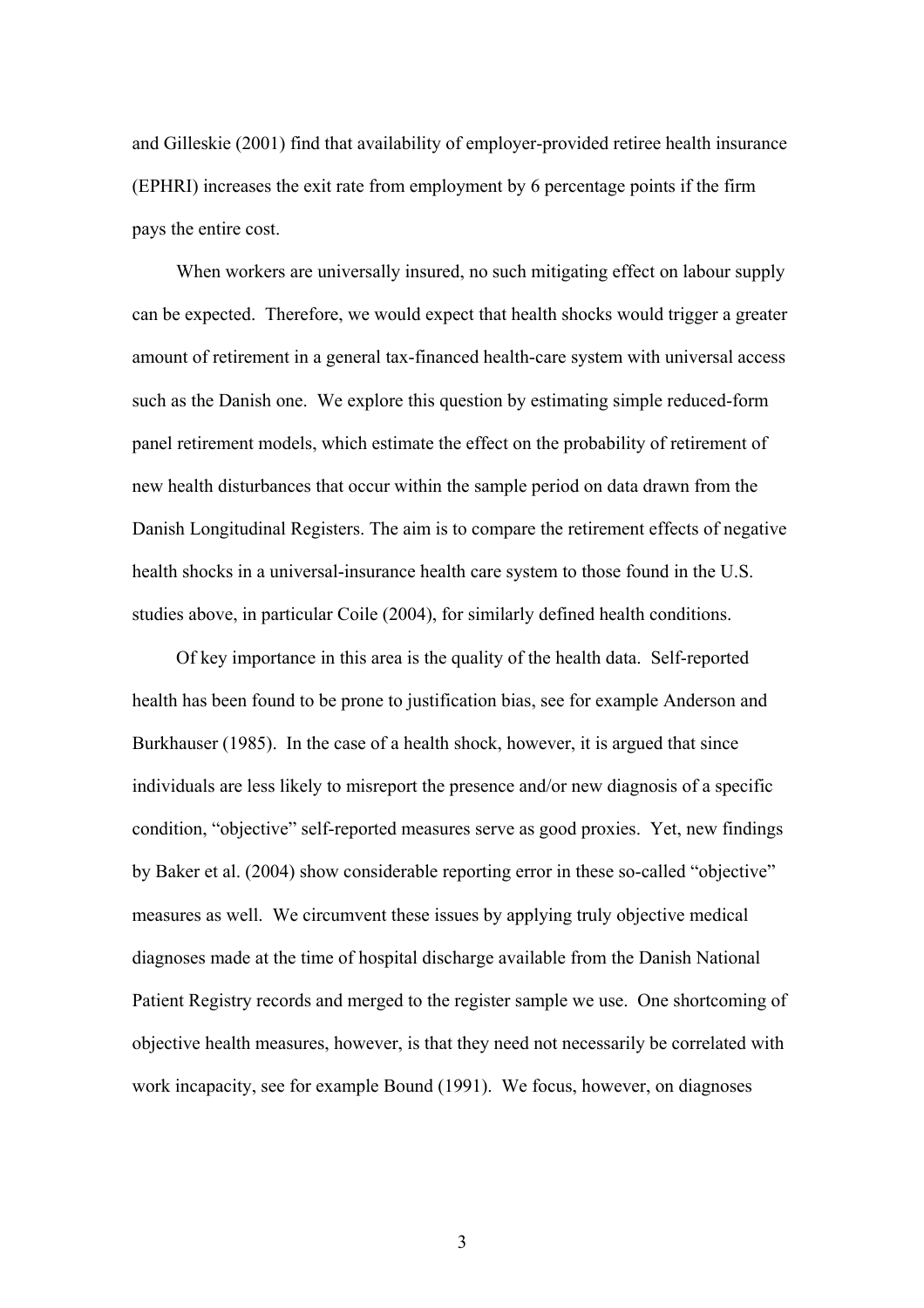made for acute discharges that are expected to impose serious work limitations such as heart attack, stroke or new cancer.

Our main result shows, surprisingly, that health shocks have *less* of an impact on retirement in Denmark than that found for the U.S. by Coile (2004) based on a similarly-defined sample drawn from the HRS with the same controls. In fact, the increase in the baseline retirement probability following an acute health shock is 16% in the U.S. and exactly half this level, 8% in Denmark. This result is further surprising given the acute nature of health shocks in the Danish data which are defined on the basis of diagnoses made at the time of hospitalization compared to the self-reported health incidents in the HRS. We test several potential explanations behind this difference. The rest of the paper is organized as follows: Section II discusses the data, Section III presents in brief the estimation method, Section IV the results, Section V discusses the implications of the results for the central hypothesis and Section V concludes.

#### **II. Data and descriptives**

The data used in this paper are obtained from a huge Danish longitudinal register database that includes yearly information on all persons aged over 44 years from 1980 to 2001. In addition, information on spouses/co-habitants (even those 44 and under) is included over the entire period. All in all about 3.5 million persons. The database contains a large number of variables, including information on demographics, individuals' labor market characteristics, financial aspects, transfer payments, and objective health measures. The health measures are merged in from the National Patient Registry, which has collected data on all 24-hour somatic hospital admissions since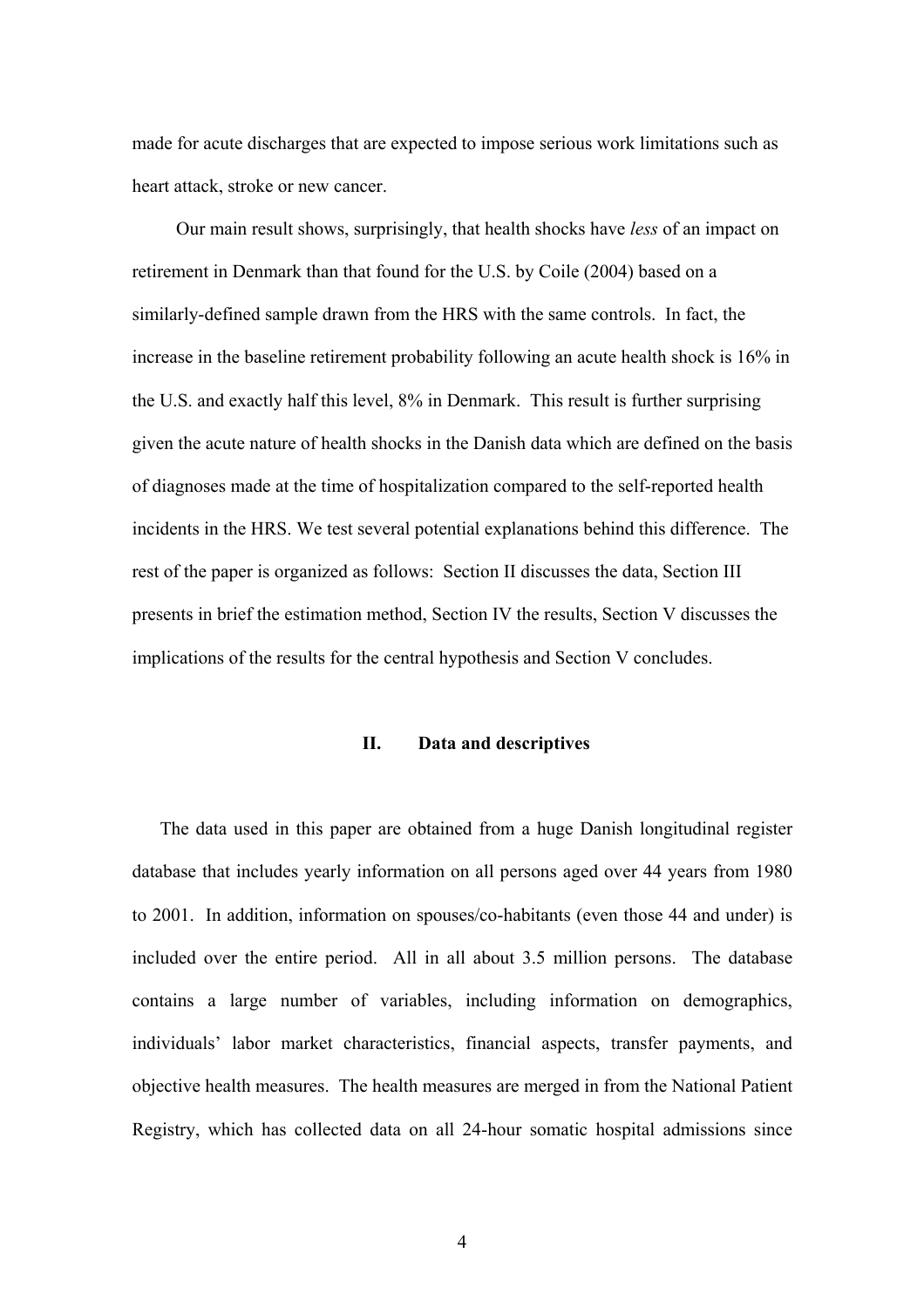1977 and since 1995, on part-time patients, out-patients and emergency patients as well. Information on 24-hour patients is used here. For each of these patient contacts, there is information on the hospital department admitting the patient, the diagnoses made, surgical procedures, date of admission, date of discharge and mode of admission (acute/non-acute).

Health shocks are defined on the basis of diagnoses. In our data, diagnoses are classified according to the ICD-8 system before 1994 and according to the ICD-10 system after. In particular, we focus on hospitalization due to a particular type of health shock, namely acute health events (heart attack, stroke, new cancer). An individual might be admitted to a hospital several times during a year. Moreover, more than one diagnosis might be attached to a particular admission. If more than one admission is recorded for an individual during a year, we focus on the first one. If more than one diagnosis is attached to this admission, we concentrate on the diagnosis which, according to the WHO's international guidelines, can be characterized as the main condition.

 In the first step, we compare the effect of health shocks on men's retirement in Denmark and the U.S. The results for the U.S. are obtained from a paper by Coile (2004). This analysis uses the first six waves, 1992-2002, of the Health and Retirement Study (HRS), which is a national biennial panel survey of persons born between 1931 and 1941 and their spouses. Coile's results are based on a sample of married male workers that are between the ages of 50 and 69, are present in the sample in wave 1, are observed for at least two consecutive years and were working in the previous wave. All in all, the sample consists of five two-wave periods based on 6 waves of data (wave 1-2, wave 2-3, wave 3-4, etc). For full comparability, we have constructed a dataset that is as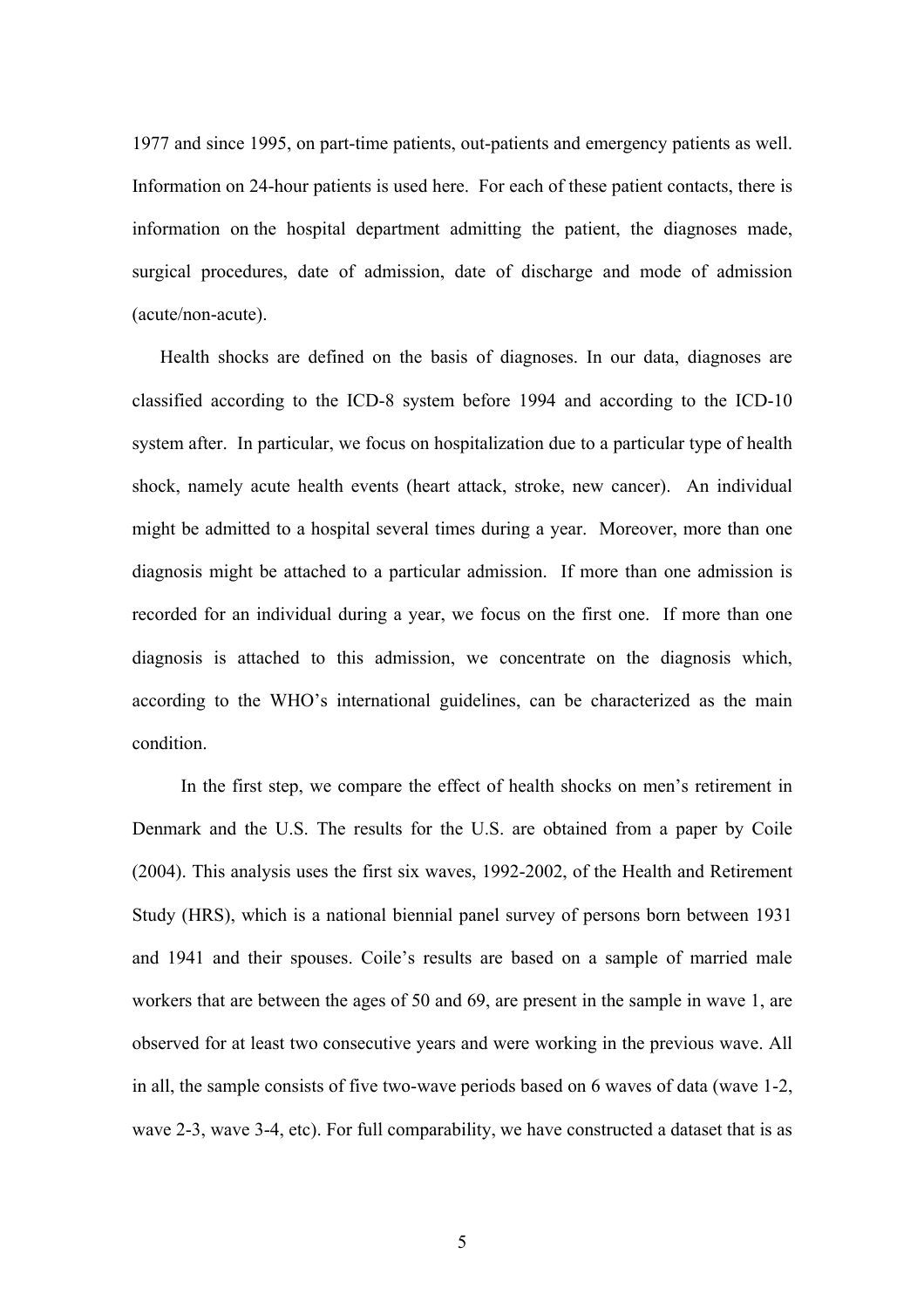similar as possible to that used by Coile. While Coile's sample consists of 11,006 person-wave observations, 144,511 person-wave observations are included in our sample.

In Coile's data, retired persons include individuals that characterize themselves as retired. In the Danish data, the definition of retirement is based on yearly information on the labour market status by the end of November. We choose to operate with the widest definition of retirement as possible so that retired individuals include those whose labour market status is given as receiving (early or normal) retirement benefits or social disability pension or are outside the labour market. In the analyses for both countries, controls are added for chronic illness, accidents, age, education, industry/occupation, year and financial aspects. As far as possible, the same reference categories are defined as in the study by Coile (2004).

The construction of the samples differs in two ways: First, as data from 2002 have only recently been added to the register sample and are in need of further cleaning, for the time being, we look at the period 1991-2001. Second, our sample is not restricted to married men, but includes all working men. These differences are not expected to affect the results of the comparison of the two countries.<sup>1</sup> However, other differences in data might influence the results of the comparison. While our health measures are truly objective since they are obtained from administrative registers, these measures are selfreported in the study for the U.S.. If justification bias is present in the data for the U.S., that is, if a health shock is used as a socially acceptable excuse for retirement rather than an accurate description of the reason why individuals leave the labour market, the

 $\overline{a}$ 

 $<sup>1</sup>$  A comparison of the estimation results between men in general and married men in Denmark shows</sup> that, based on 6 waves, the estimated impact of a health shock on the baseline retirement probability of married men is 0.077 (0.009) and based on 10 waves, 0.070 (0.008). The corresponding results for all men in general are: 6 waves: 0.080 (0.009) and 10 waves: 0.075 (0.008), see Table 2.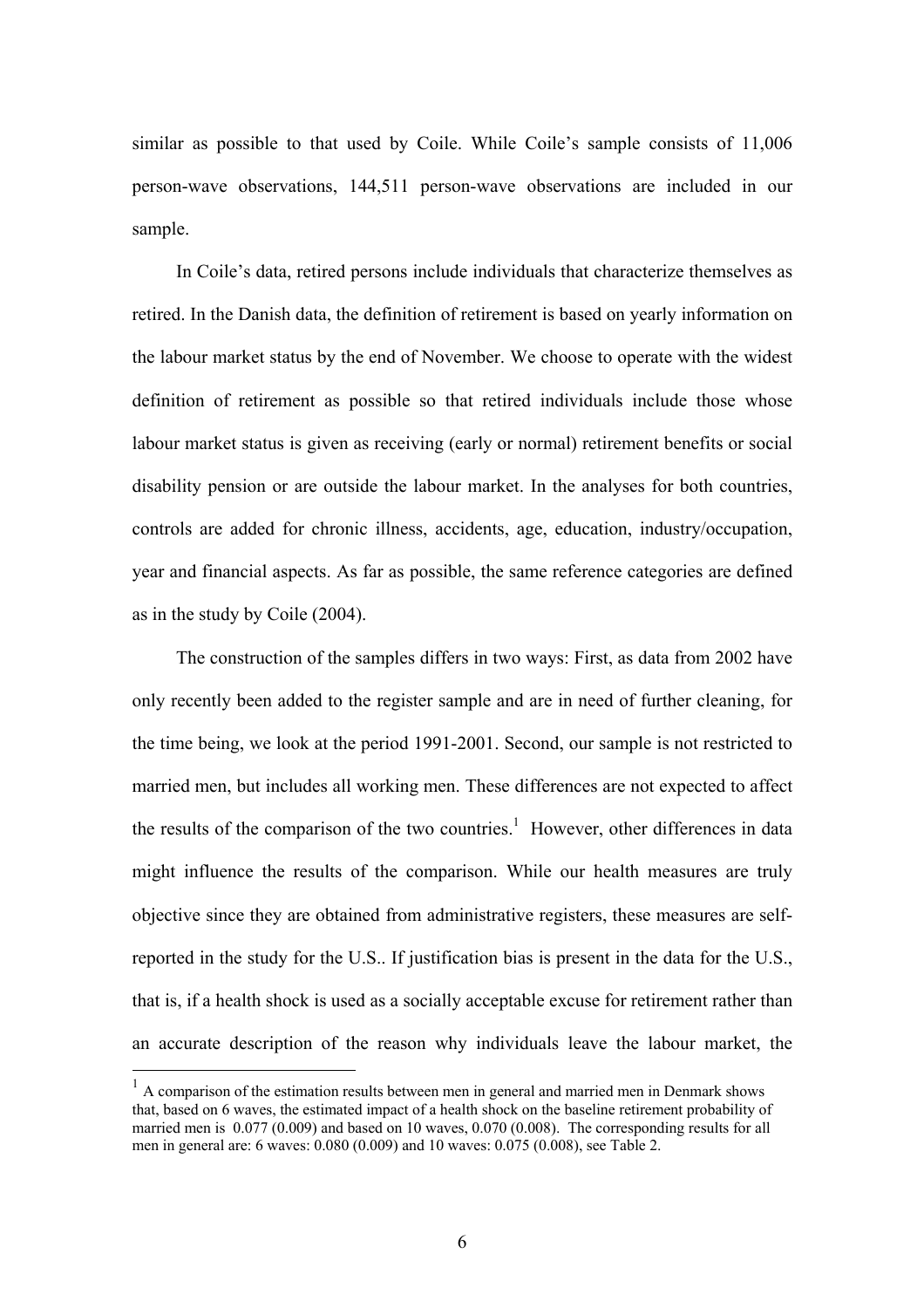estimated effect of health shocks on retirement might be larger in the U.S. than it would otherwise have been. Further, in the case of Denmark, we only look at one diagnosis (the first) each year. The HRS queries individuals about the occurrence of *any* type of health shock (heart attack, stroke, new cancer) since the last wave, so multiple shocks are allowed per individual per period. This difference in the definition of health shock might contribute to explaining the much larger incidence of health shocks in the U.S. sample. It should not, however, affect the estimation results which in both countries are based on a simple dummy variable for the incidence of a health shock in a given period and not on the exact count of health shocks.

In the next step of our analysis, we extend our sample to include information on every wave (year) in the period 1991-2001 as the Danish registers are updated on an annual basis. Thereby, we construct nine two-wave periods based on 10 full waves of data (1991-1993, 1992-1994, 1993-1995 etc.). This extended sample consists of 254,393 person-wave observations.

Appendix Table 1 shows summary statistics for the background variables in the Danish sample. Table 1 compares the means on key variables across the Danish and U.S. HRS samples. For comparability purposes, we first take means over all personyear observations in the 5 two-wave periods in line with the biennial HRS sampling framework. In the next set of means, we include the intervening years expanding the sample from 145,000 to 254,000 person-year observations. The means, however, do not deviate much across the two samples. In both cases, 16.8% of the sample in Denmark exits the labour force through retirement over this period compared to 18.5% in the HRS. One reason for this difference in raw means could be that our sample is 2 years younger on average than the HRS sample, 58 years compared to 60 years. Another

7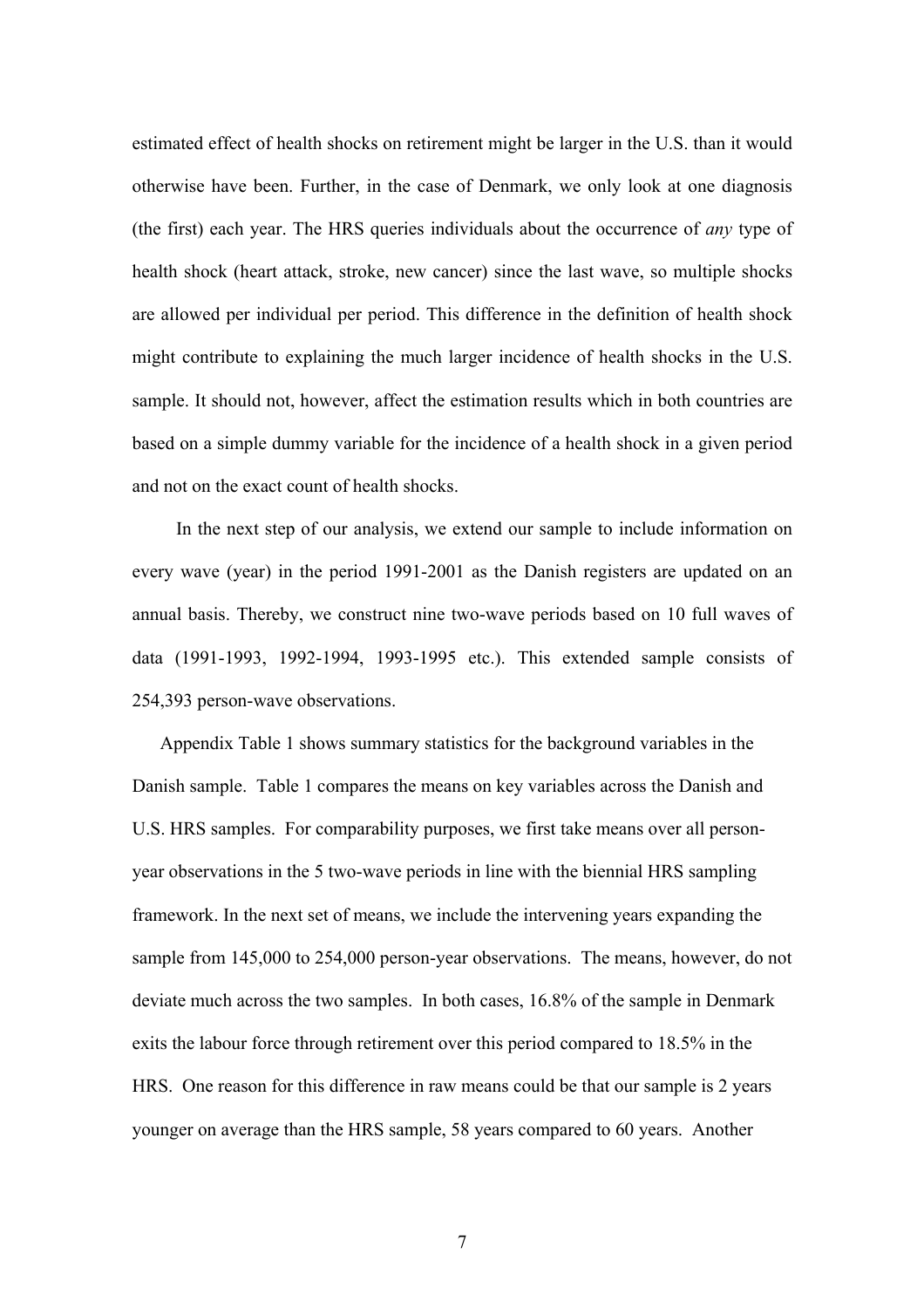significant difference is that while 6.7% of the HRS sample experience a health shock over the period, the corresponding figure in the Danish case is only 1.7%, a difference probably due to the self-reported nature of health shocks in the HRS compared to the medically diagnosed health events in conjunction with hospitalization present in the Danish data plus that we only allow for one health shock (the first) per period.

## **III. Empirical Model**

We estimate simple reduced-form pooled retirement probability models with cluster-adjusted standard errors of the form:

$$
R_{i, t+2} = \alpha + \beta H S_{i, t} + \gamma' X_{i, t} + \varepsilon_{i, t}
$$

where *R* is the probability of retirement two periods later, *HS* is a dummy for the occurrence of a health shock in the interval  $[t, t+2]$  and  $X$  is a vector of other controls which include dummies for chronic illness, the occurrence of accidents, age, educational categories, industry/occupation indicators, year (or period) and wealth. These controls are chosen as far as possible to be identical to Coile (2004), who also has dummies for chronic illness, accidents, age, education, industry/occupation, year and net worth and liquid assets. Both linear probability (LPM) and Probit models of retirement probability are estimated but as the Probit results are nearly identical to the LPM, the former remain the chosen specification.

To allow for time-constant, individual-specific unobserved heterogeneity, fixed effects models are also estimated alongside the LPM and Probit models. These results, however, are not the focus of the current analysis. Our focus is a comparison to the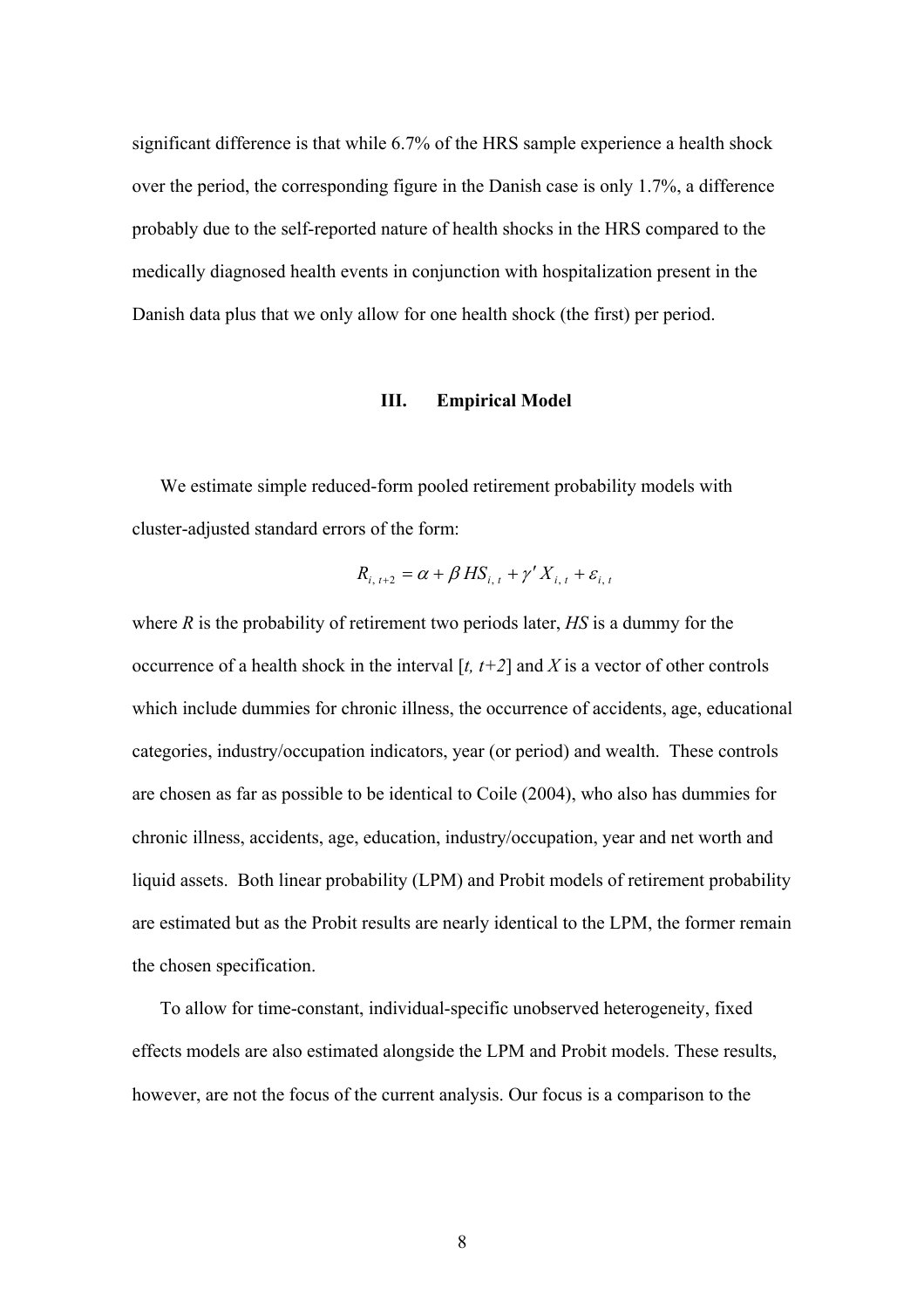Coile (2004) study which did not estimate such models, and therefore, they are not discussed here, see Table 2.

#### **IV. Results**

Table 2 presents the findings on the key variables of the basic model. For the other model estimates, see Appendix Table 2. According to Coile's estimates based on the HRS, an acute health event (heart attack, stroke or new cancer) raises older male workers' baseline retirement probability by 16%. In the equivalent Danish sample, however, this figure is only half as large, 8%, both in the linear probability model (LPM) as well as in the Probit specification. This result holds even when moving to the expanded Danish sample based on 10 waves. All future estimations, therefore, are based on this expanded sample.

To explore more closely the reason for this obvious country difference in the impact of a health shock, three potential explanations are tested. First, we test whether the multitude of early exit options in the Danish welfare state may be siphoning out low wage/low SES workers from the labour market, a group for whom the replacement rate from early retirement pensions is high (see for example Bingley et al. 2004). This type of selection may imply that the composition of the labour force at older ages in Denmark compared to the U.S. could be different and made up of predominantly high SES, white-collar workers in relatively better health who are more able to return to work following a health shock. For example, the medical literature shows that preexisting comorbidities such as cardiac disease and poorer physical functioning are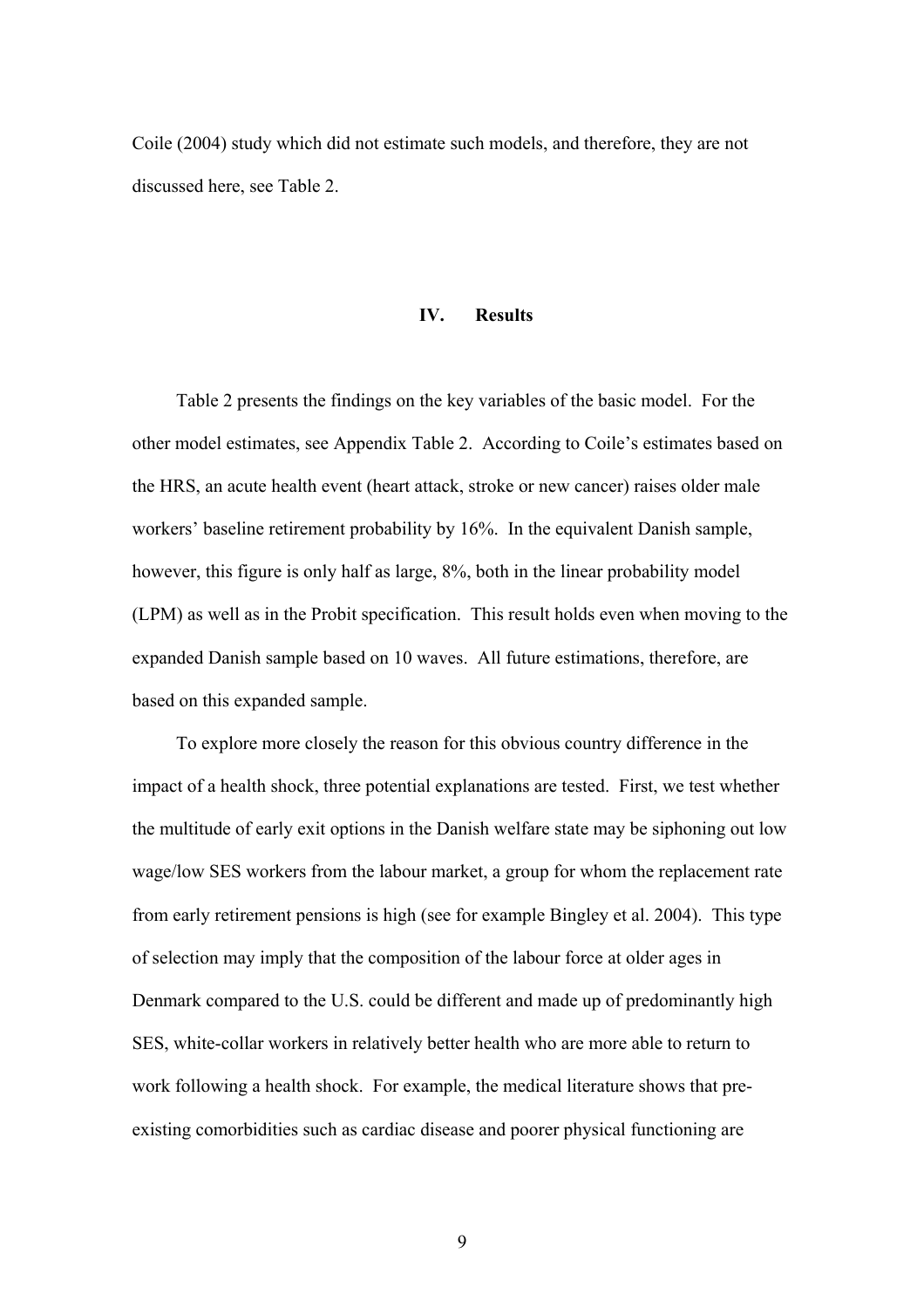strongly related to worse work-related outcomes following myocardial infarction (McBurney et al. 2004). Among stroke patients, studies show that workers from whitecollar occupations show a higher tendency to return to work (Saeki et al, 1995).

To test this selection hypothesis, in Table 3 we show results from re-estimating the basic model including indicators for eligibility to successively, the Transitional Benefits Program (TBP) and the Voluntary Early Retirement Program (VERP).

TBP is an early retirement program for the long-term unemployed that was open to the 55(50)-59 age-group in the years 1992(94)-1996, eligibility being based on age, membership in an unemployment insurance fund and previous unemployment experience. The VERP is an early retirement program which is open to workers starting from age 60, eligibility being based on (besides age) continuous unemployment insurance membership for a number of years. $<sup>2</sup>$  The Danish register data allows us to</sup> identify unemployment insurance membership as well as previous unemployment experience. Based on these, we create indicators for TBP and VERP eligibility which are added to the basic model. The results in Table 3 show that controlling for neither TBP nor VERP eligibility increases the baseline retirement probability and the impact of a health shock on retirement in Denmark remains around 7.5%.

Second, it may be the case that the relatively long duration of sickness benefits in Denmark (up to one full year within a 3-year window) allows workers with health problems to remain on the employment rolls for a longer period than workers in the U.S., for example. As the observation window following a given health shock is two

 $\overline{a}$ 

 $2$  Immediately following its introduction in 1979, the VERP became the most popular form of retirement among mainly blue-collar workers in Denmark resulting in a tremendous decline in the labour force participation rate in the 60-66 age group. For males, this rate dropped some 20 percentage points in the year after its introduction and another 20 percentage points over its maturity phase, see Bingley et al. (2004). The VERP has undergone a number of reforms, including an extensive reform in 1999. Previous studies find little evidence that reforms of the VERP have had a delaying impact on early retirement, see Larsen (2005).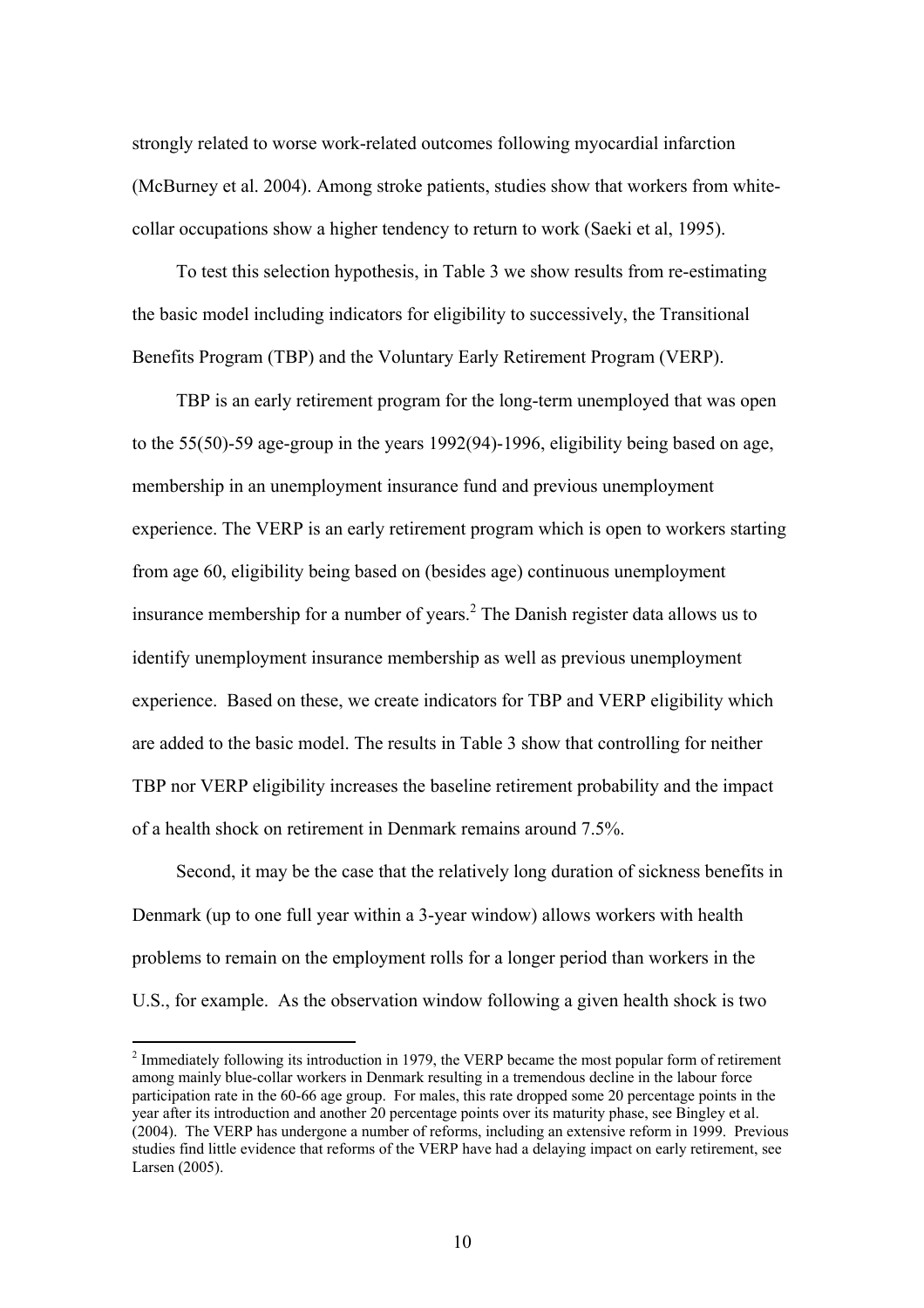years, the existence of a lengthy sickness benefits period may lead to an underestimation of the impact of a health shock on retirement. Only 794 individuals, however, are classified as receiving sickness benefits in the first year in the observation period. Omitting these cases from the sample does not move the estimated impact perceptibly (see Table 4).

Welfare state economies have, for many decades, had to confront the problem of large numbers of employable individuals being supported by public income transfers, even in more recent times when unemployment has been historically low. In the 1990's two types of employment-enhancing initiatives were targeted in Denmark. One of these was *activation*, and the other, particularly relevant for the current analysis, was *corporate social responsibility* (CSR), see Rosdahl (2000). CSR was formally launched by a campaign undertaken by the Danish Ministry for Social Affairs in 1994**.** CSR emphasizes, among other things, the prevention of social problems which can lead to expulsion from the workplace and the retention of the long-term sick or disabled on the job. To test whether the promotion of CSR could have led Danish employers to make extra efforts to retain workers with health problems, we re-estimate the basic model by splitting the sample into pre and post-1994 regimes. The results (in Table 5, top panel) show that there is no difference in the estimated impact of a health shock on retirement in the pre-CSR versus the post-CSR regimes. This is the case even when the sample in both regimes is restricted to have the same age-distribution.

A related labour market program which focused on the retention of workers with health problems was the subsidized jobs program or *fleksjob*, introduced in 1999. As part of a move to create a more "spacious" labour market, employers were given wage subsidies to create special sheltered jobs with softer, more flexible working conditions

11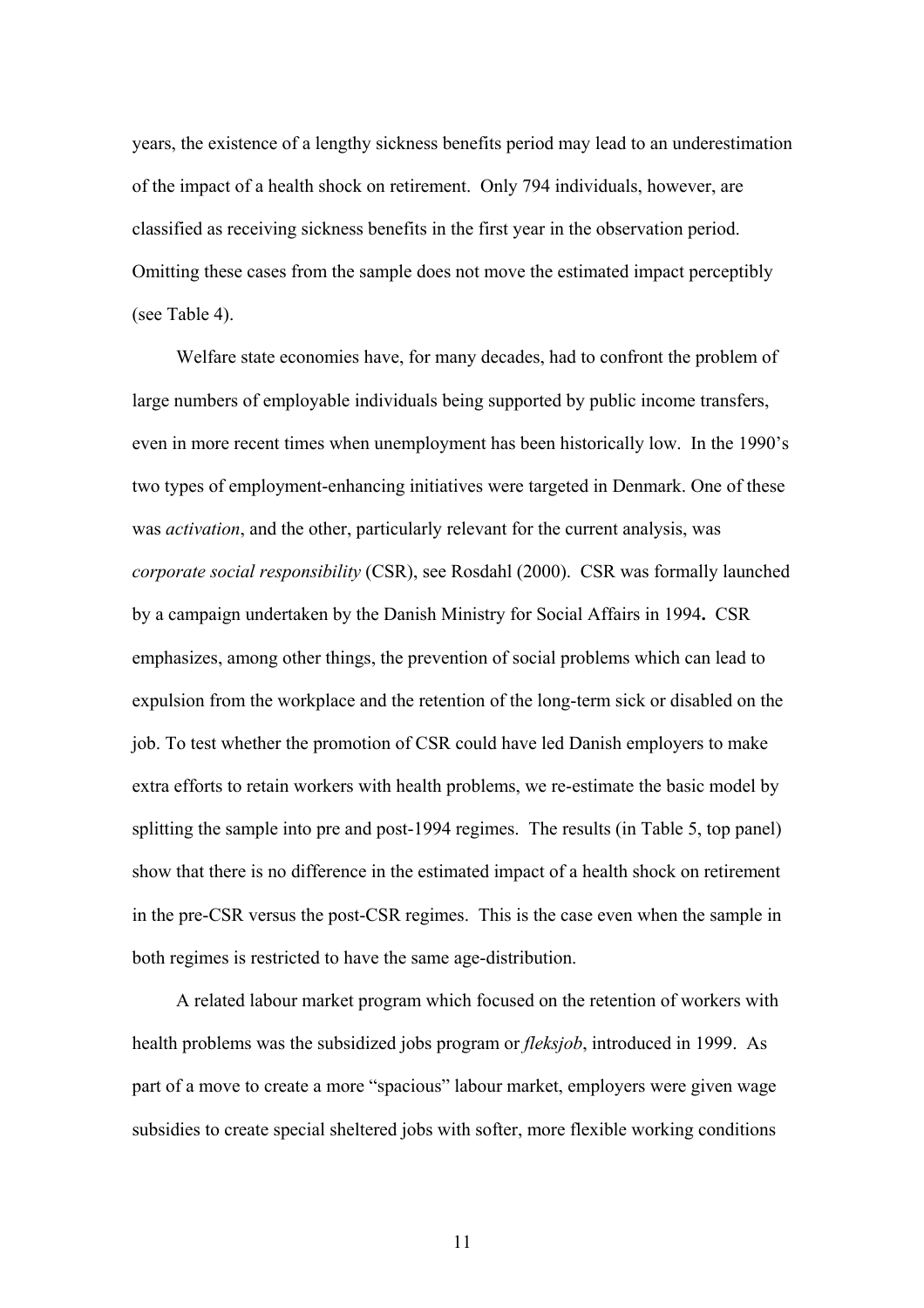in order to be able to accommodate individuals with health problems. The take-up of subsidized jobs has been high<sup>3</sup>, although this affects mostly the later years of our sample period. When splitting the sample into pre and post-*fleksjob* regimes, it can be seen in Table 5, bottom panel, that the effect of an acute health event is significantly smaller, 3.3% following the creation of the subsidized jobs program. When restricting the age distribution to be the same in the pre and post-*fleksjob* regimes, however, the effect is still 3% but no longer significant. So, the introduction of sheltered jobs seems to reduce the likelihood of retirement following a health shock, although this effect is not always precisely estimated and only arises in the last two years of the sample period.

One other feature of the Danish welfare state that we consider only partially in the current analysis is disability pension. Our definition of retirement includes exit through disability pension. We cannot rule out, however, that due to the generosity and somewhat easier access to disability pension (eligibility criteria have been made stricter, though, in recent years) that many older Danes with health problems may have already withdrawn themselves before the start of the sample period, so that those in the labour force may constitute a more selected group, health-wise, than comparable Americans<sup>4</sup>. In future work, we plan to take this aspect into account.

In sum, we test a number of institutional explanations that could underlie the sizable difference in retirement effects of health shocks across the two countries. But the country difference persists nonetheless and becomes even more pronounced in the later years.

 $\overline{a}$ 

 $3 \text{ In } 2001, 6,000 \text{ individuals}$  (half of these, men) were on subsidized jobs. By 2005, the number had increased to 19,000 of which 9,000 were men.

<sup>&</sup>lt;sup>4</sup> Disability retirement is in fact not a very widely-used path in the U.S. where the majority of older individuals transit directly to receipt of SS benefits from full-time work at the early or normal ages. According to the Social Security Administration's SS Bulletin, 1998, in the 50-54 age group, only 6% of men receive disability; at ages 55-59, this figure is 9% and at ages 60-64, 12.9% (Coile and Gruber, 2004). By way of comparison, in Denmark in 2000, 11.3% of the 50-59 age group and 13.6% of the 60- 64 age group retired through disability pension.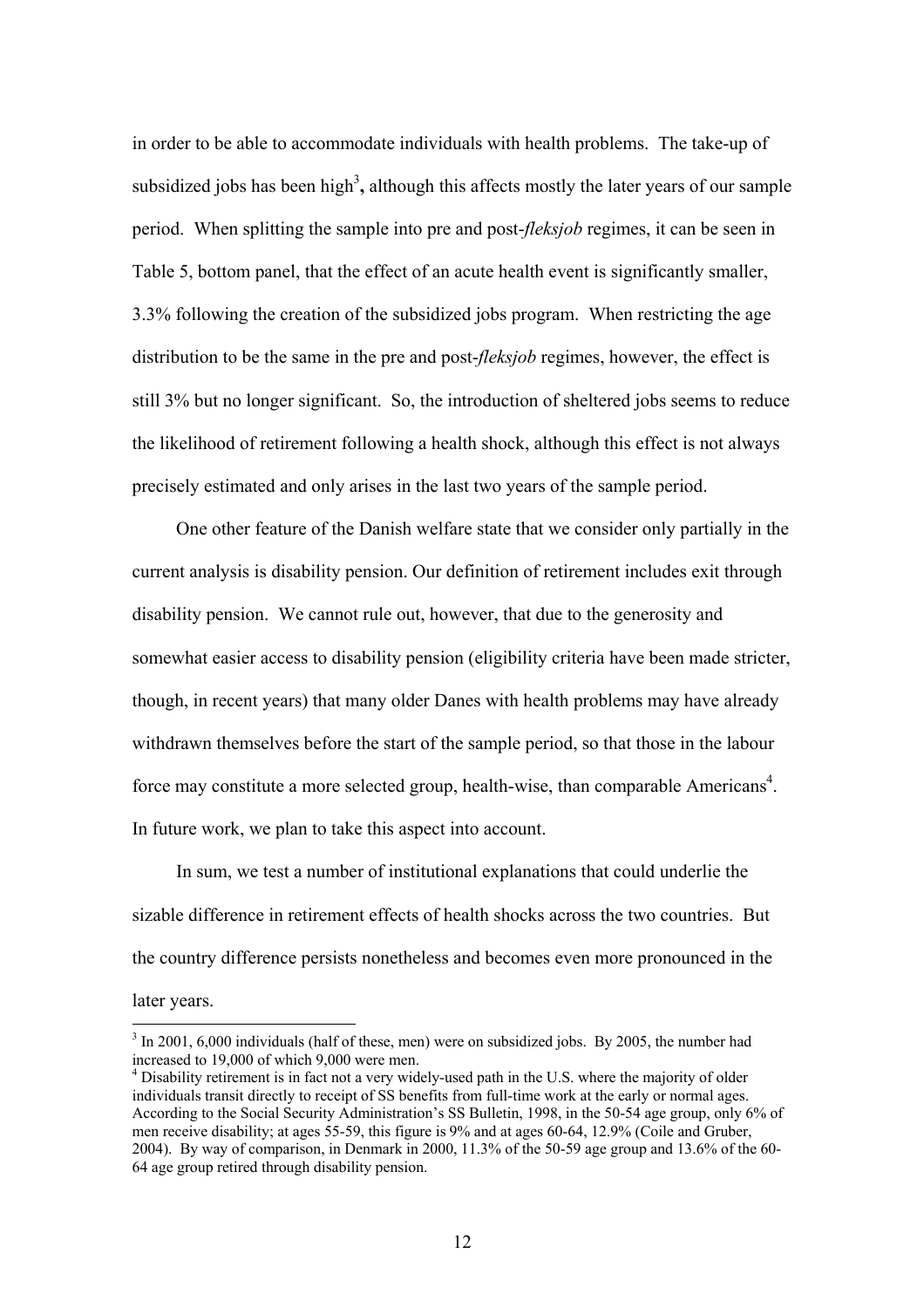#### **V. Discussion**

In Section IV, the data allowed us to test whether the institutional design of the Danish welfare state including early retirement programs, sickness benefits and corporate or state-funded retention measures were the reasons behind the observed country difference. But this does not seem to be the case. In this section, we discuss some residual explanations which we are unable to test directly.

 First, could it be that the Danish health care system is better than that of the U.S., so that individuals with acute health problems in Denmark receive higher quality care and are more easily rehabilitated than their American counterparts? This is doubtful, given anecdotal evidence on short-staffed hospitals and long waiting times for even acute care needs in Denmark. Some evidence in this area is provided by Cutler and Mas (2006) who compare non-fatal health outcomes across U.S, Canada, U.K. and Spain and find that while the U.S. medical system does worse in treating some chronic diseases such as diabetes compared to the other countries, it provides better acute care, particularly for heart diseases.

We also do not test whether distinct selection mechanisms in play in the U.S. draw out the relatively healthy workers from the labour market early, for example highincome/SES individuals with adequate private pension savings which could explain the relatively stronger effect of health shocks on retirement in the U.S., in the light of the importance of comorbidity and general health status discussed earlier in Section IV. The available evidence in this area, however, suggests the opposite - that those with high discount rates, low assets and poor health often retire at 62 (see Gustman and Steinmeier, (2004)). Related to this, is the potential problem of attrition from the U.S.

13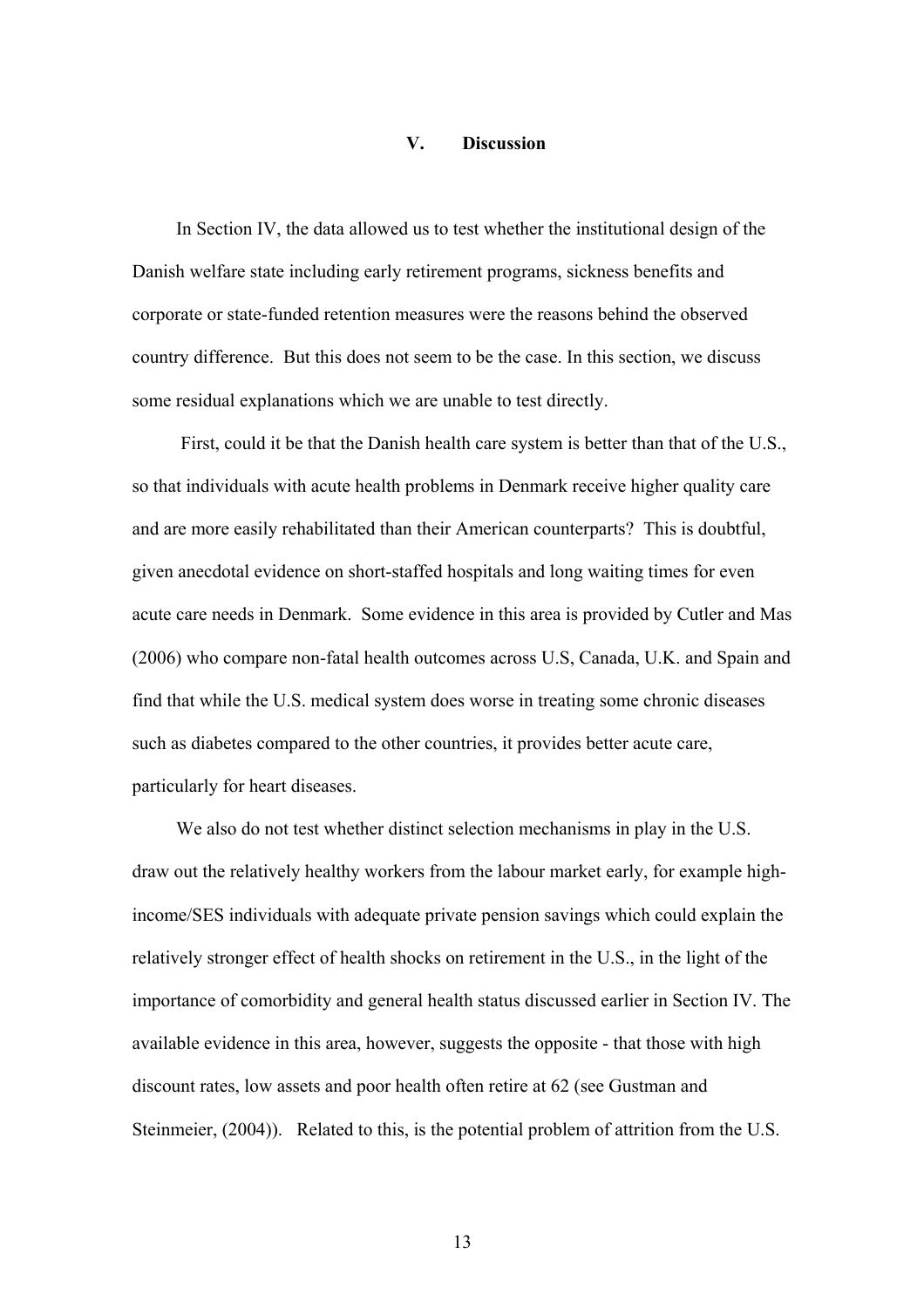HRS data. If health-related attrition was present, however, it would bias the results in the opposite direction.

A remaining factor, however, is that older American men in general might be in worse physical health than similar Danish men, particularly where heart problems, high blood pressure and diabetes is concerned, see the evidence based on SHARE and HRS in Appendix Table 3. Further, the prevalence of obesity is higher in the US compared to Denmark (30 vs. 16 percent), see Michaud and van Soest (2005) and obesity has been found to be an important precursor to illness (Smith (2003), Goldman et al, (2004)). To some extent these country differences in health may also reflect a different racial and socioeconomic composition across the two countries, as much previous confirms the existence of a strong SES gradient in health (Marmot (1999) for example) as well as important health disparities in outcomes and access to health care across racial groups (Keppel et al. (2004)). Differential health in the two samples might affect the results of our comparison. This is particularly the case if poor underlying health in terms of comorbidities and poorer physical functioning make it more different to recover after an acute health event and thereby to return to work.

Finally, it cannot be ruled out that due to the self-reported nature of health shocks in the U.S. HRS data, justification bias is present and inflates the estimated impacts of health shocks on retirement in the U.S. upwards. While our health measures are truly objective since they are obtained from administrative registers, if individuals in the U.S. HRS sample tend to use a health shock more as a socially acceptable excuse for retirement rather than an accurate description of the reason why they leave the labour market, the estimated effect of health shocks on retirement might be larger than it would otherwise have been.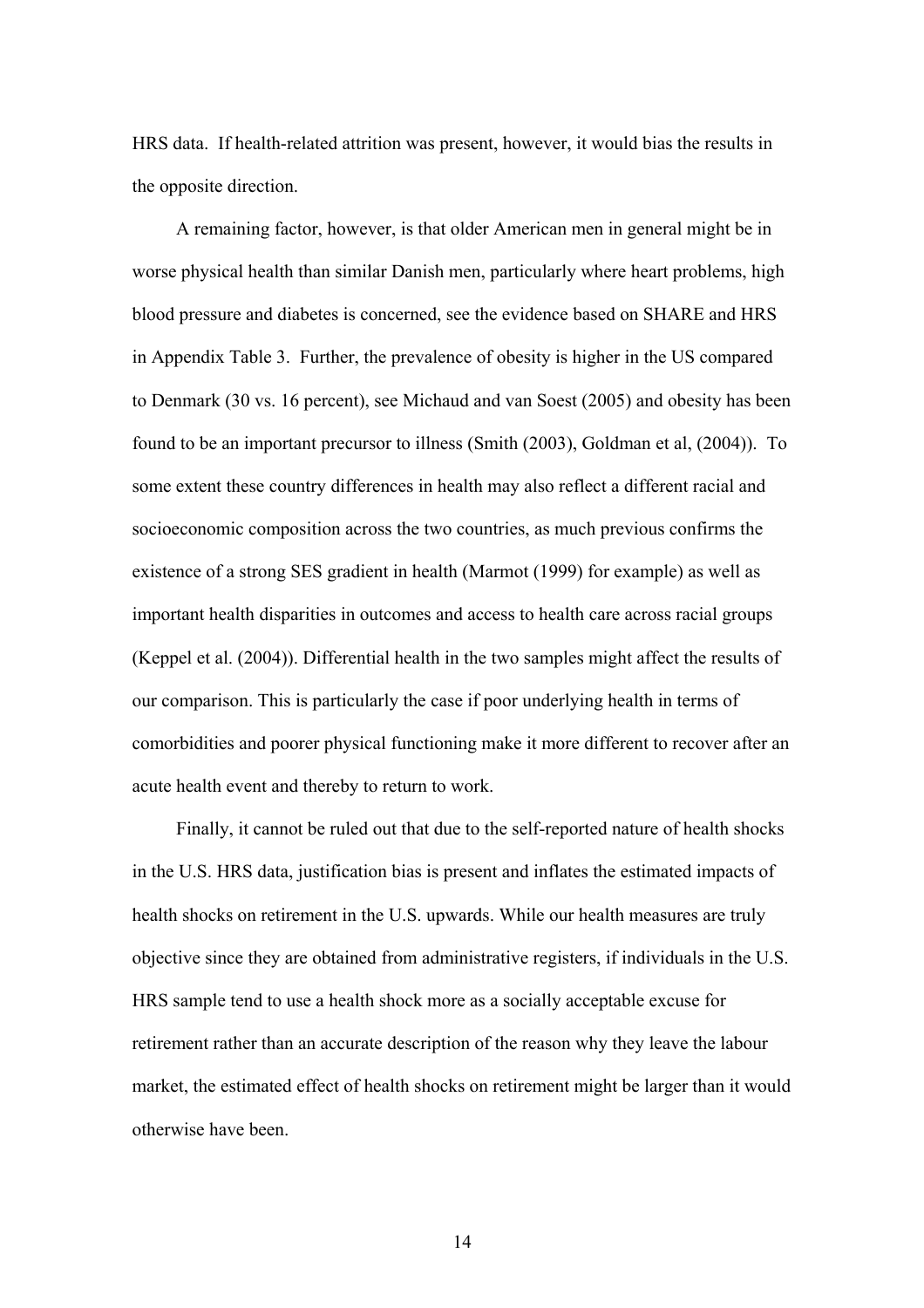#### **VI. Conclusions**

This paper compares the effect of an acute health shock on retirement among elderly male workers in Denmark, 1991-1999, to that found in a similarly-defined U.S. sample from the HRS over the same period (Coile 2004). The results show, however, that an acute health event has *less* of an impact on retirement in Denmark, the increase in the baseline retirement probability being only half as large. This difference persists even after accounting for eligibility to various early exit programs which may be drawing out low wage/low SES workers with poorer general health in Denmark. Neither is it explained by the relatively long duration of sickness benefits in Denmark nor by the promotion of CSR initiatives in the mid-1990s. In the late 1990's, however, the difference becomes more pronounced with the introduction of the subsidized employment program (*fleksjob*) in Denmark giving employers wage subsidies to create softer jobs/flexible working conditions for individuals with health problems.

We are left with two plausible explanations for the country difference: i) that older Danes are possibly in better health than their American counterparts and thereby less debilitated by the impact of a health shock. Indeed, obesity (an important precursor of illness) as well as the incidence of ischemic heart diseases is significantly lower among older Danes and/or ii) that due to the self-reported nature of health shocks in the U.S. HRS data, justification bias inflates the estimates of a health shock on retirement upwards. In any case, there is little evidence to suggest that a universal health-care system like the Danish one encourages excessive retirement following a health shock.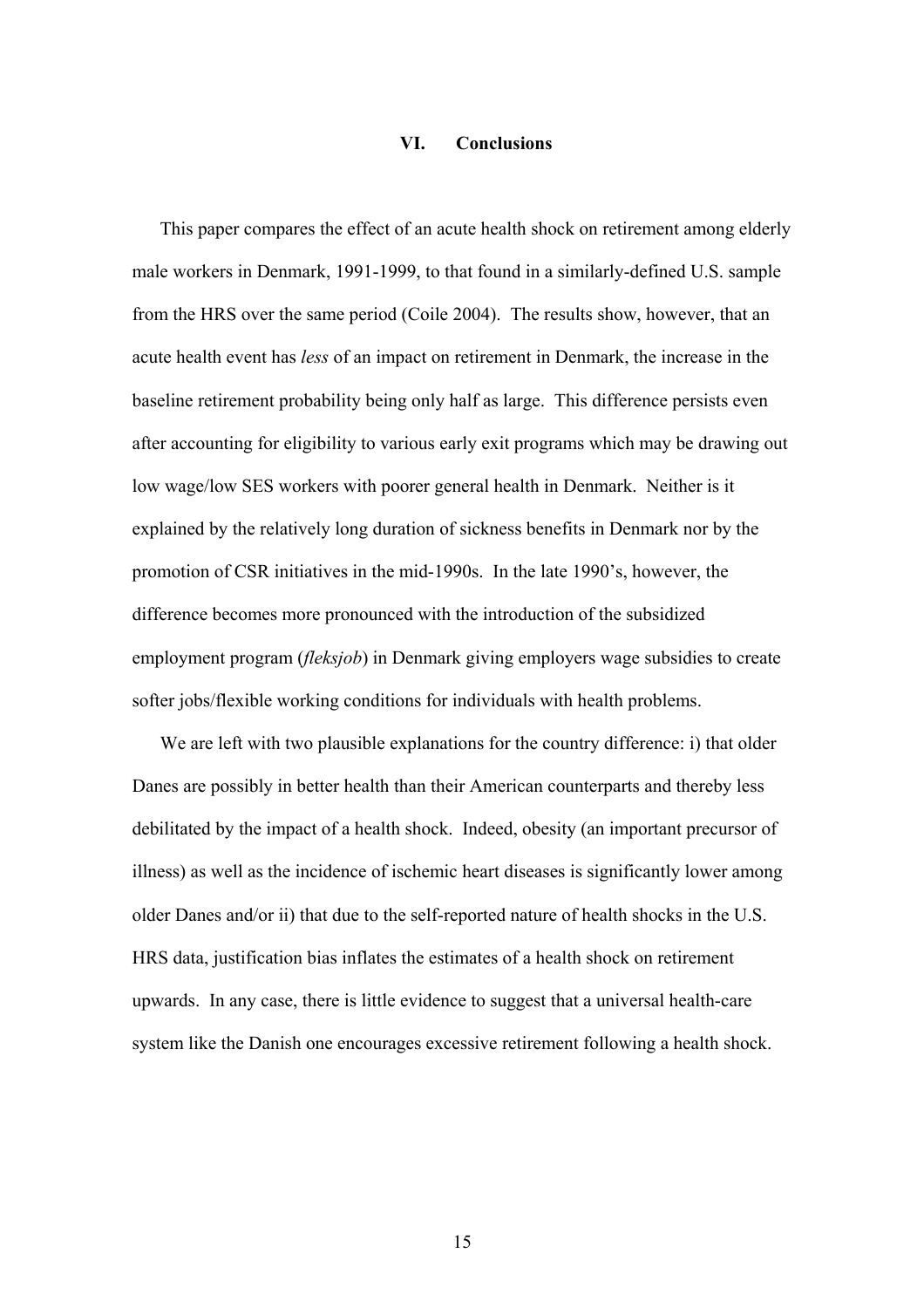#### **References**

Anderson, K.H. and Burkhauser, R.V. (1985): The Retirement-Health Nexus: A New Measure of on Old Puzzle, *The Journal of Human Resources*, 20 (3), pp. 315-330.

Baker, M., Stabile, M. and Deri.C. (2004): "What Do Self-Reported, Objective, Measures of Health Measure?" *Journal of Human Resources* 39(4): 1067-1093.

Bingley, P., Datta Gupta, N. and Pedersen, P.J. (2004): "The Impact of Incentives on Retirement in Denmark" in *Social Security Programs and Retirement Around the World: Micro-Estimation* (eds.) J. Gruber and D. Wise, NBER Press, 153-234.

David M. Blau & Donna B. Gilleskie, (2001): "Retiree Health Insurance and the Labor Force Behavior of Older Men in the 1990's", *The Review of Economics and Statistics*, MIT Press, vol. 83(1), pages 64-80.

Bradley, C.J., Neumark, D., Bednarek, H.L., and Schenk, M. (2005): "Shortterm Effects of Breast Cancer on Labor Market Attachment: Results from a Longitudinal Study". *Journal of Health Economics* 24(1):137-160.

Coile, C. (2004): "Health Shocks and Couples' Labor Supply Decisions". NBER Working Paper No. 10810.

Coile,C. and Gruber, J. (2004): "The Effect of Social Security on Retirement in the United States" in *Social Security Programs and Retirement Around the World: Micro-Estimation* (eds.) J. Gruber and D. Wise, NBER Press, 691-729.

Coile, C. and Milligan, K. (2005): "How Portfolios Evolve After Retirement: The Effect of Health Shocks". CRR Working Paper, #2005-17.

Cutler,D. and Mas, N. (2006): "Comparing Non-Fatal Health Across Countries: Is the U.S. Medical System Better?". Preliminary version.

Dwyer, D.S. and Hu, J. (1998): "Retirement Expectations and Realizations: The Role of The Health Shocks and Economic Factors". PRC WP 98-18.

Goldman, D. L. et al. (2004): Health status and medical treatment of the future elderly: implications for medicare program expenditures, RAND corporation, Santa Monica.

Gruber, J. and Madrian, B.C. (1995): "Health-Insurance Availability And The Retirement Decision," *American Economic Review*, volume 85(4), 938-948.

Gustman, A.L. and Steinmeier, T. (2004). "The Social security early retirement age in a structural model of retirement and wealth". *Journal of Public Economics*, vol. 89, Issues 2-3, pp. 441-463.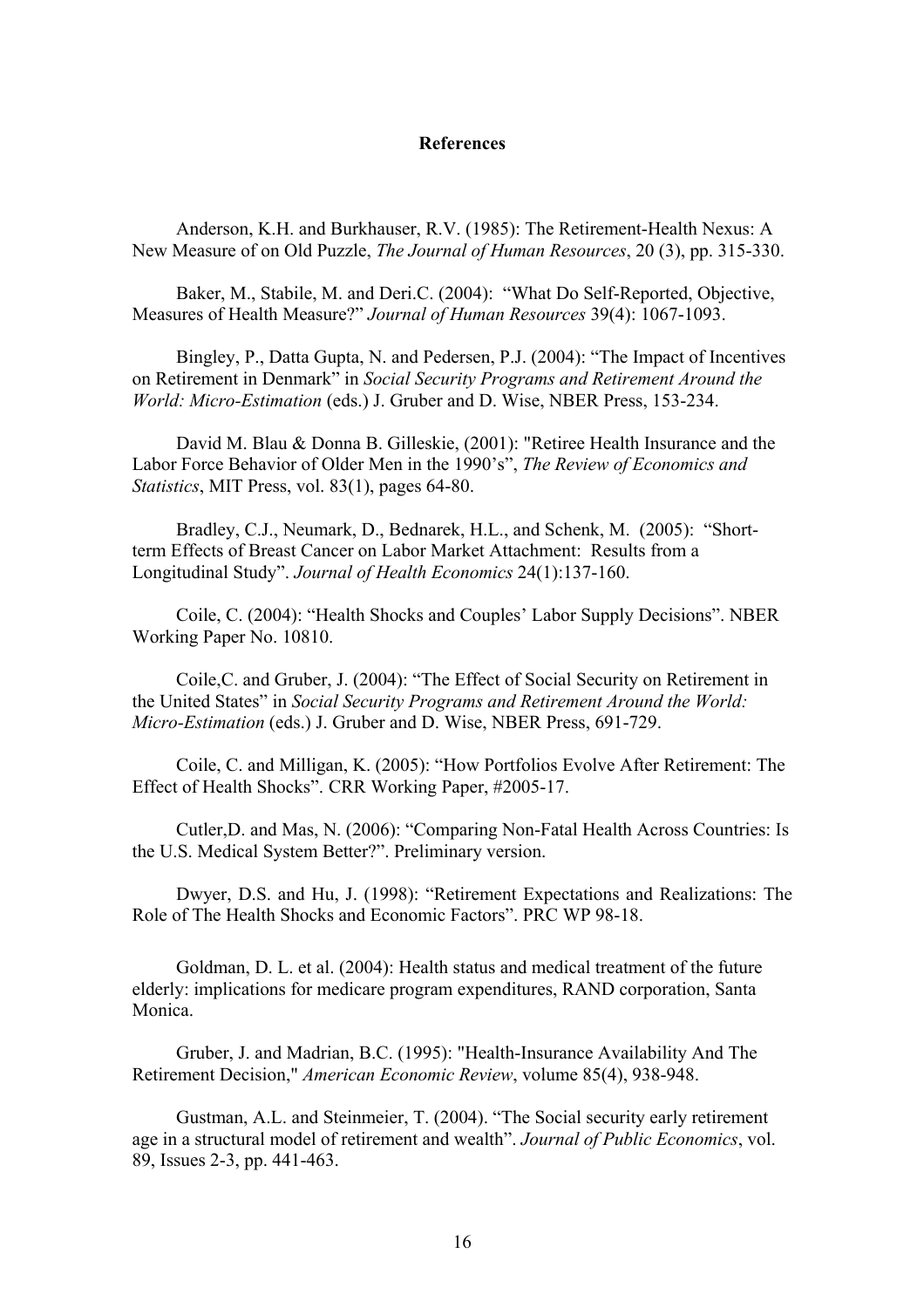Keppel, K.G., J.N. Pearcy, and D.K. Wagener. (2002): "Trends in Racial and Ethnic-Specific Rates for the Health Status Indicators: United States, 1990–1998." *Healthy People Statistical Notes*, No. 23. Hyattsville, Maryland: National Center for Health Statistics.

Larsen, M. (2005): The Effect of the '92-reform of the Voluntary Early Retirement Pension on Retirement Age. A Natural Experiment. *Nationaløkonomisk Tidsskrift*. No. 2.

Marmot M. (1999) Multi-level approaches to understanding social determinants. In L. Berkman and Kawachi (eds.), Social Epidimiology, Oxford University Press, Oxford.

McBurney, C.R., Eagle, K.A., Kline-Rogers, E.A., Cooper, J.V., Smith, D.E. and Erikson, S.R. (2004): "Work-Related Outcomes After a Myocardial Infarction". *Pharmacotherapy*, Vol. 24, Issue 11, 1515-1523.

Michaud, P.-C. and van Soest, A. (2005): "Obesity, Health and Socio-economic Status: an International Comparison". Preliminary version.

Rosdahl, A. (2000): "The Social Responsibility of Enterprises. Employment of the Long-term Unemployed, the Disabled and Persons with a Reduced Capacity for Work." The Danish National Institute of Social Research, Working Paper 16:2000.

Saeki, S., Ogata, H., Okubo, T., Takahashi, K., Hoshuvama, T. (1995): "Return to work after stroke. A follow-up study". *Stroke*, 26(3): 339-401.

Smith, J.P. (2003): "Consequences and Predictors of New Health Events". NBER Working Paper #10063.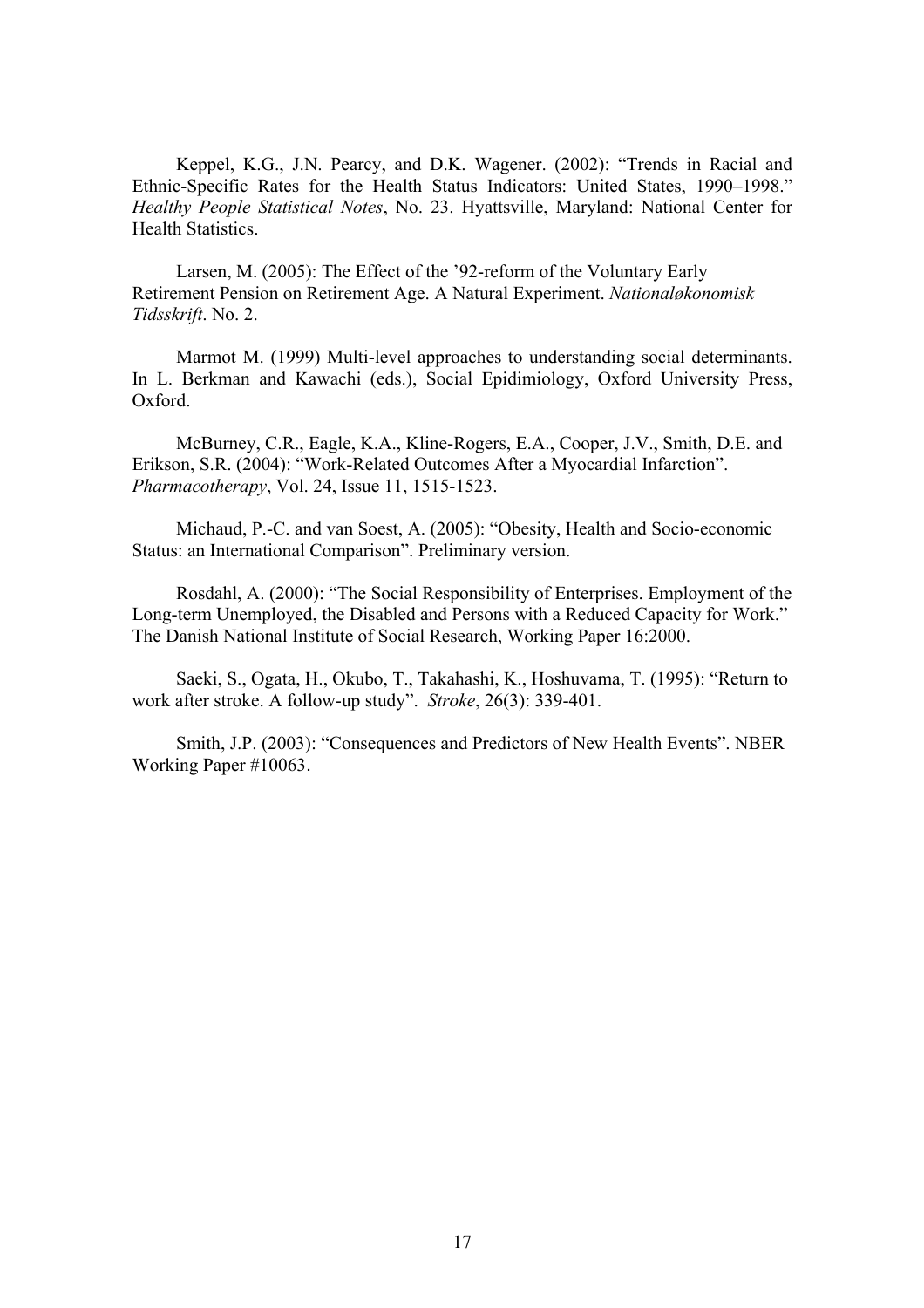#### **Tables**

## **Table 1. Summary Statistics of Health and Labour Force Status. Men. U.S., 1992-2002 and Denmark 1991-2001.**

|                            | <b>US (Coile, 2004)</b> |           | Denmark (Datta Gupta & Larsen) |           |          |           |
|----------------------------|-------------------------|-----------|--------------------------------|-----------|----------|-----------|
|                            | 6 waves                 |           | 6 waves                        |           | 10 waves |           |
|                            | Mean                    | Std. Dev. | Mean                           | Std. Dev. | Mean     | Std. Dev. |
| <b>Exited Labour Force</b> | 0.185                   |           | 0.168                          |           | 0.168    |           |
| <b>Acute Health Event</b>  | 0.067                   |           | 0.017                          |           | 0.017    |           |
| Chronic Illness            | 0.107                   |           | 0.027                          |           | 0.027    |           |
| Accident                   | 0.036                   |           | 0.016                          |           | 0.016    |           |
| Age                        | 60.4                    | 4.1       | 57.8                           | 3.6       | 57.9     | 3.5       |
| No. of person-wave obs.    | 11,006                  |           | 144.511                        |           | 254,400  |           |

**Table 2. Effect of Own Health Shock on Retirement. Men. U.S. and Denmark.** 

|                         | US (Coile,<br>2004) | Denmark (Datta Gupta & Larsen) |         |         |            |          |         |
|-------------------------|---------------------|--------------------------------|---------|---------|------------|----------|---------|
|                         | 6 waves             |                                | 6 waves |         |            | 10 waves |         |
|                         | <b>LPM</b>          | LPM                            | Probit  | FE      | <b>LPM</b> | Probit   | FE      |
| Acute Health Event      | 0.161               | 0.080                          | 0.078   | 0.039   | 0.075      | 0.073    | 0.026   |
| Dummy                   | (0.018)             | (0.009)                        | (0.009) | (0.009) | (0.008)    | (0.007)  | (0.006) |
| $R^2$                   | 0.111               | 0.118                          | 0.143   | 0.217   | 0.119      | 0.145    | 0.200   |
| No. of person-wave obs. | 11,006              | 144,508                        |         | 254,393 |            |          |         |

Note: LPM: Linear Probability Model. Probit: Marginal effects are reported. FE: Fixed Effects. Regressions for the US include dummies for chronic illness, accident, age, education, industry/occupation, and year, net worth and liquid assets.

Regressions for Denmark include dummies for chronic illness, accident, age, education, industry/occupation, year and wealth. Standard error in parentheses.

**Table 3. Effect of Own Health Shocks on Retirement. Men. Denmark. Linear Probability Model.** 

|                          | Denmark (Datta Gupta & Larsen) |                              |  |  |
|--------------------------|--------------------------------|------------------------------|--|--|
|                          | Control for TBP eligibility    | Control for VERP eligibility |  |  |
|                          | Added                          | added                        |  |  |
| Acute Health Event Dummy | 0.075                          | 0.073                        |  |  |
|                          | (0.008)                        | (0.007)                      |  |  |
| $\mathbb{R}^2$           | 0.119                          | 0.173                        |  |  |
| No. of person-wave obs.  | 254,393                        | 254,393                      |  |  |

LPM: Linear Probability Model. Probit: Marginal effects are reported. Regressions include dummies for age, education, industry/occupation, year (excluded, when the unemployment rate variable is included) and wealth. Standard error in parentheses.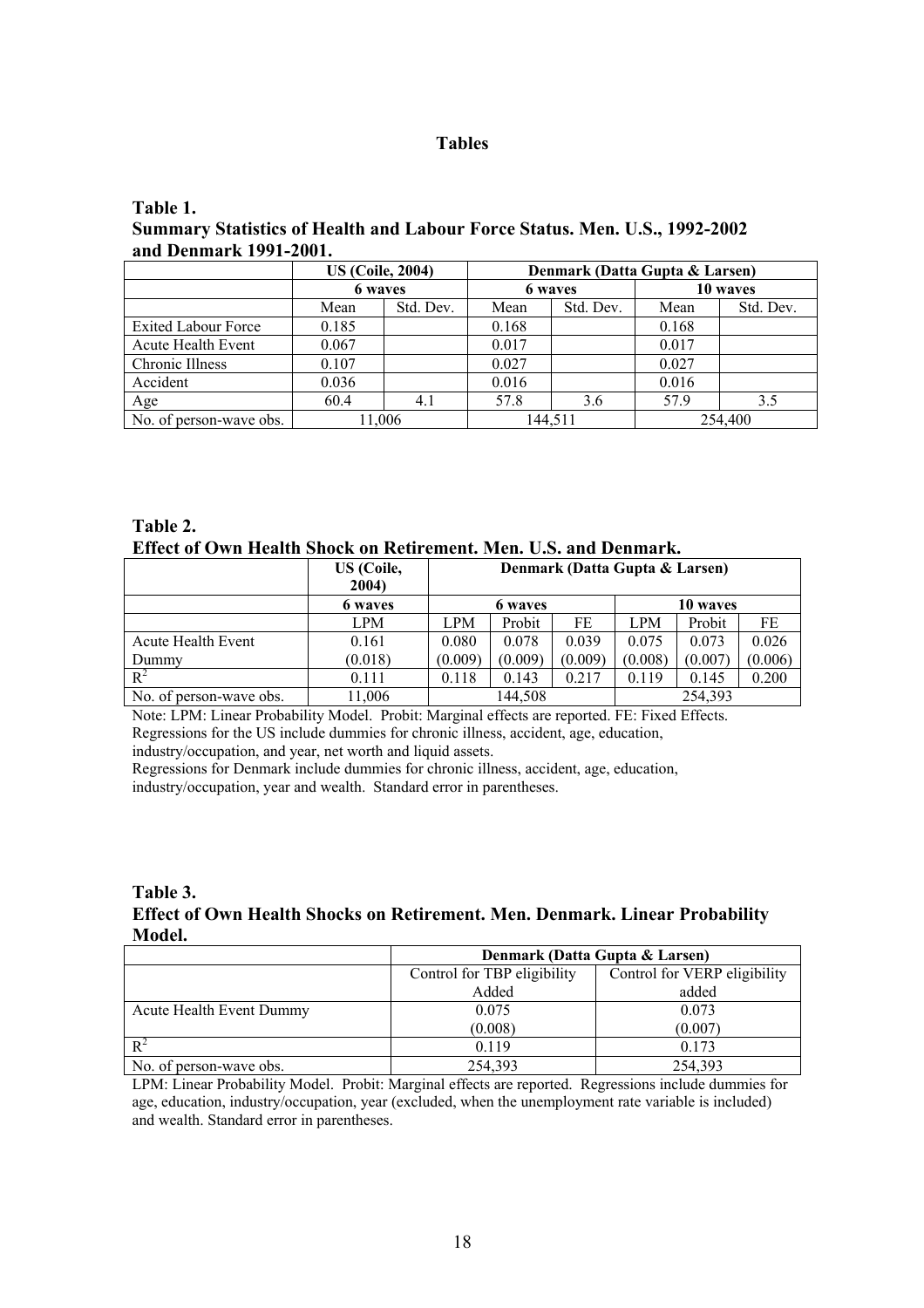## **Table 4. Effect of Own Health Shocks on Retirement. Men. Denmark. Linear Probability Model.**

|                                   | Denmark (Datta Gupta & Larsen)                                      |  |  |
|-----------------------------------|---------------------------------------------------------------------|--|--|
|                                   | 10 waves                                                            |  |  |
|                                   | Sample restricted to individuals not receiving sickness benefits in |  |  |
|                                   | first year in the period (while working)                            |  |  |
| Acute Health Event Dummy<br>0.075 |                                                                     |  |  |
|                                   | (0.008)                                                             |  |  |
| $R^2$                             | 0.119                                                               |  |  |
| No. of person-wave obs.           | 253.499                                                             |  |  |

LPM: Linear Probability Model. Probit: Marginal effects are reported. Only 794 individuals receive sickness benefits in the first year in the period. Standard error in parentheses.

# **Table 5. Effect of Own Health Shocks on Retirement. Men. Denmark. Linear Probability Model. The effect of Corporate Social Responsibility (CSR) and subsidised jobs.**

|                 | Denmark (Datta Gupta & Larsen) |                         |          |                                    |
|-----------------|--------------------------------|-------------------------|----------|------------------------------------|
|                 | 10 waves                       |                         |          |                                    |
| The effect of   |                                |                         |          |                                    |
| <b>CSR</b>      |                                |                         |          |                                    |
|                 |                                | Without age restriction |          | With age restriction (52-61 years) |
|                 | Pre-1994                       | Post-1994               | Pre-1994 | Post-1994                          |
| Acute Health    | 0.076                          | 0.075                   | 0.078    | 0.080                              |
| Event Dummy     | (0.013)                        | (0.008)                 | (0.014)  | (0.009)                            |
| $R^2$           | 0.198                          | 0.114                   | 0.197    | 0.125                              |
| No. of Person-  | 43,681                         | 210,712                 | 38,597   | 171,303                            |
| Wave Obs.       |                                |                         |          |                                    |
| The effect of   |                                |                         |          |                                    |
| subsidised jobs |                                |                         |          |                                    |
|                 |                                | Without age restriction |          | With age restriction (58-67 years) |
|                 | Pre-1999                       | Post-1999               | Pre-1999 | Post-1999                          |
| Acute Health    | 0.082                          | 0.033                   | 0.089    | $0.031*$                           |
| Event Dummy     | (0.008)                        | (0.020)                 | (0.012)  | (0.020)                            |
|                 |                                |                         |          |                                    |
| $R^2$           | 0.128                          | 0.064                   | 0.071    | 0.064                              |
| No. of person-  | 220,932                        | 33,461                  | 104,870  | 32,403                             |
| wave obs.       |                                |                         |          |                                    |

LPM: Linear Probability Model. Probit: Marginal effects are reported. \* Coefficient not significant at a 10% level. Standard error in parentheses.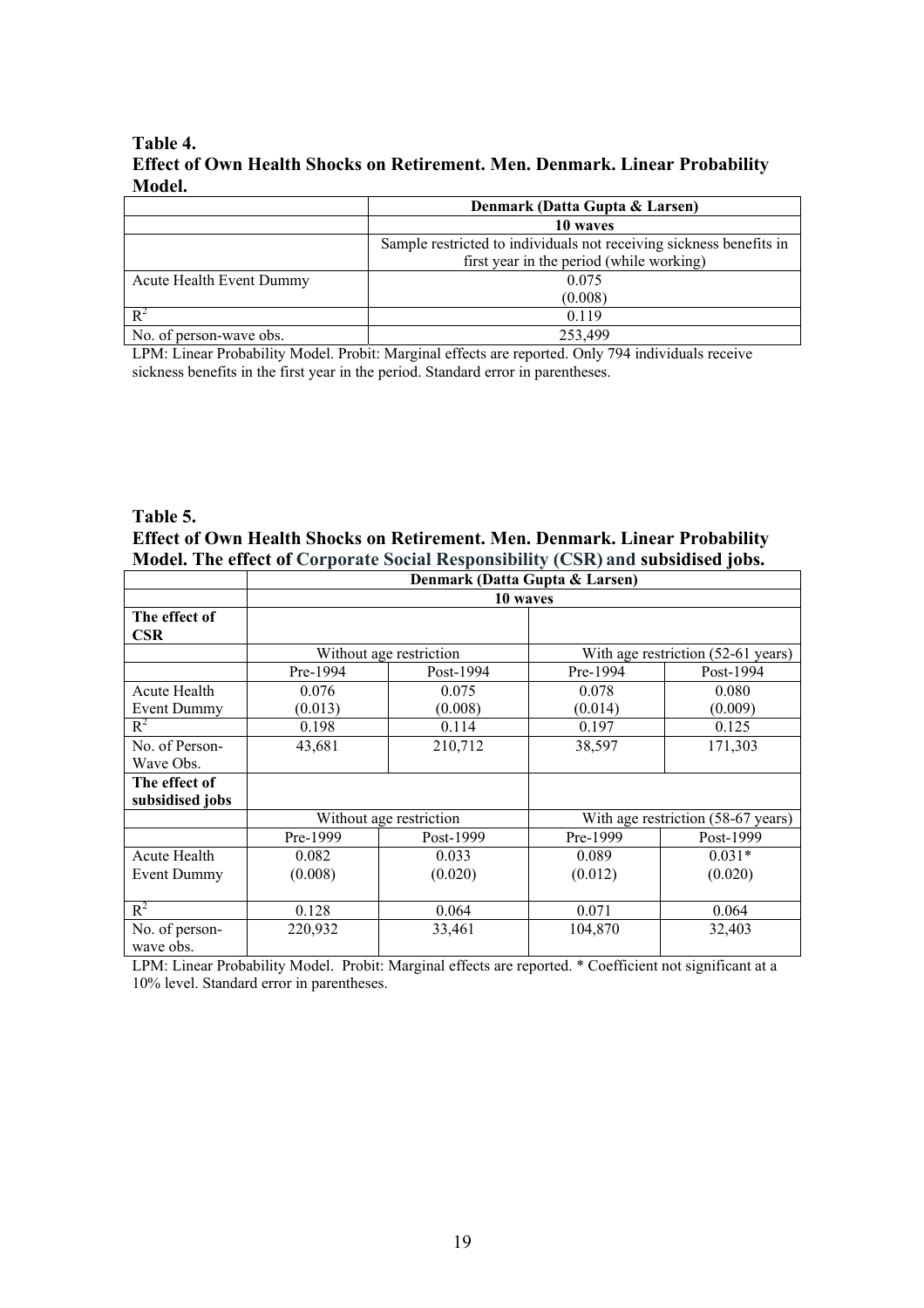# **Appendix**

## **Table A.1.**

## **Summary Statistics of background variables. Male workers aged 50-69, in the period 1991-2001, 6 waves, Denmark.**

|                                      | <b>Denmark</b>    |           |  |
|--------------------------------------|-------------------|-----------|--|
|                                      | Mean              | Std. Dev. |  |
| Age                                  | $\overline{57.8}$ | 3.6       |  |
| <b>Basic</b> education               | 0.400             | 0.49      |  |
| Vocational education                 | 0.388             | 0.49      |  |
| Short education                      | 0.030             | 0.17      |  |
| Medium education                     | 0.109             | 0.31      |  |
| Long education, university degree    | 0.072             | 0.26      |  |
| Ph.D. and Doctor degree              | 0.001             | 0.03      |  |
| Log wealth, US \$, 2000-prices       | 0.511             | 0.26      |  |
| Period 1991-1993                     | 0.302             | 0.46      |  |
| Period 1993-1995                     | 0.244             | 0.43      |  |
| Period 1995-1997                     | 0.194             | 0.40      |  |
| Period 1997-1999                     | 0.152             | 0.36      |  |
| Period 1999-2001                     | 0.108             | 0.31      |  |
| Self-employed                        | 0.226             | 0.42      |  |
| Salaried worker, highest level       | 0.324             | 0.47      |  |
| Salaried worker, medium level        | 0.107             | 0.309     |  |
| Salaried worker, basic level         | 0.175             | 0.280     |  |
| Salaried worker, lowest level        | 0.167             | 0.37      |  |
| Assisting spouse                     | 0.001             | 0.04      |  |
| Primary industries                   | 0.050             | 0.21      |  |
| Manufacturing                        | 0.094             | 0.29      |  |
| Construction                         | 0.057             | 0.23      |  |
| Wholesale, retail                    | 0.130             | 0.34      |  |
| Financing and private services       | 0.095             | 0.29      |  |
| Hotels, restaurants                  | 0.018             | 0.13      |  |
| Transportation, postal and telegraph |                   |           |  |
| services                             | 0.050             | 0.22      |  |
| Public sector                        | 0.234             | 0.42      |  |
| Missing information about industry   | 0.275             | 0.45      |  |
| No. of person-wave obs.              | 144,511           |           |  |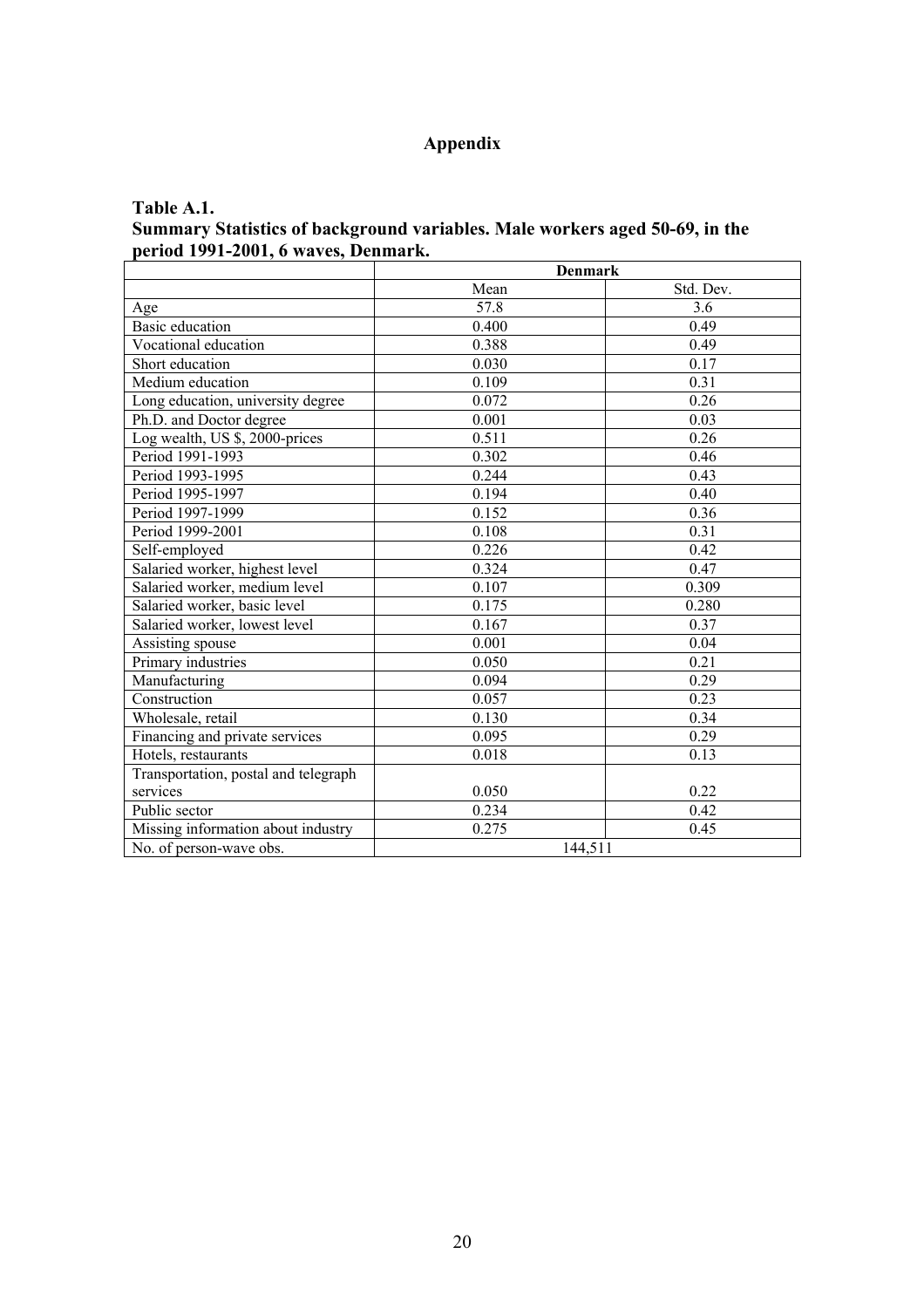|                                   | Coefficient | <b>Standard error</b> |  |
|-----------------------------------|-------------|-----------------------|--|
| Acute Health Event Dummy          | 0.080       | 0.009                 |  |
| Chronic illness                   | 0.070       | 0.007                 |  |
| Accident                          | 0.022       | 0.008                 |  |
| Age 51 in 1991                    | 0.039       | 0.003                 |  |
| Age 52 in 1991                    | 0.075       | 0.003                 |  |
| Age 53 in 1991                    | 0.110       | 0.003                 |  |
| Age 54 in 1991                    | 0.136       | 0.003                 |  |
| Age 55 in 1991                    | 0.173       | 0.004                 |  |
| Age 56 in 1991                    | 0.206       | 0.004                 |  |
| Age 57 in 1991                    | 0.262       | 0.005                 |  |
| Age 58 in 1991                    | 0.323       | 0.006                 |  |
| Age 59 in 1991                    | 0.306       | 0.006                 |  |
| Age 60 in 1991                    | 0.318       | 0.007                 |  |
| <b>Basic</b> education            | 0.051       | 0.025                 |  |
| Vocational education              | 0.061       | 0.025                 |  |
| Short education                   | 0.033       | 0.025                 |  |
| Medium education                  | 0.037       | 0.025                 |  |
| Long education, university degree | $-0.020$    | 0.025                 |  |
| Log wealth, US \$, 2000-prices    | $-0.007$    | 0.003                 |  |
| Period 1991-1993                  | $-0.227$    | 0.004                 |  |
| Period 1993-1995                  | $-0.180$    | 0.004                 |  |
| Period 1995-1997                  | $-0.132$    | 0.004                 |  |
| Period 1997-1999                  | $-0.067$    | 0.004                 |  |
| Self-employed                     | $-0.072$    | 0.027                 |  |
| Salaried worker, highest level    | $-0.003$    | 0.027                 |  |
| Salaried worker, medium level     | 0.043       | 0.027                 |  |
| Salaried worker, basic level      | 0.080       | 0.027                 |  |
| Salaried worker, lowest level     | 0.072       | 0.027                 |  |
| Primary industries                | $-0.025$    | 0.009                 |  |
| Manufacturing                     | $-0.017$    | 0.008                 |  |
| Construction                      | $-0.018$    | 0.009                 |  |
| Wholesale, retail                 | $-0.016$    | 0.008                 |  |
| Financing and private services    | $-0.007$    | 0.008                 |  |
| Transportation, postal and        |             |                       |  |
| telegraph services                | 0.010       | 0.009                 |  |
| Public sector                     | $-0.010$    | 0.008                 |  |
| Missing information about         |             |                       |  |
| industry                          | $-0.020$    | 0.009                 |  |
| Constant                          | 0.135       | 0.037                 |  |
| $R^2$                             | 0.118       |                       |  |
| No. or person-wave obs.           | 144,508     |                       |  |

**Table A.2. Effect of Health Shocks on Retirement. Men. 6 waves. Linear Probability Model.** 

Note: Reference age: 50 in 1991, reference wave: first period (1991-1993), reference education: Ph.D. or a Doctor degree, reference occupation: working as an assisting spouse, reference industry: hotels and restaurants.